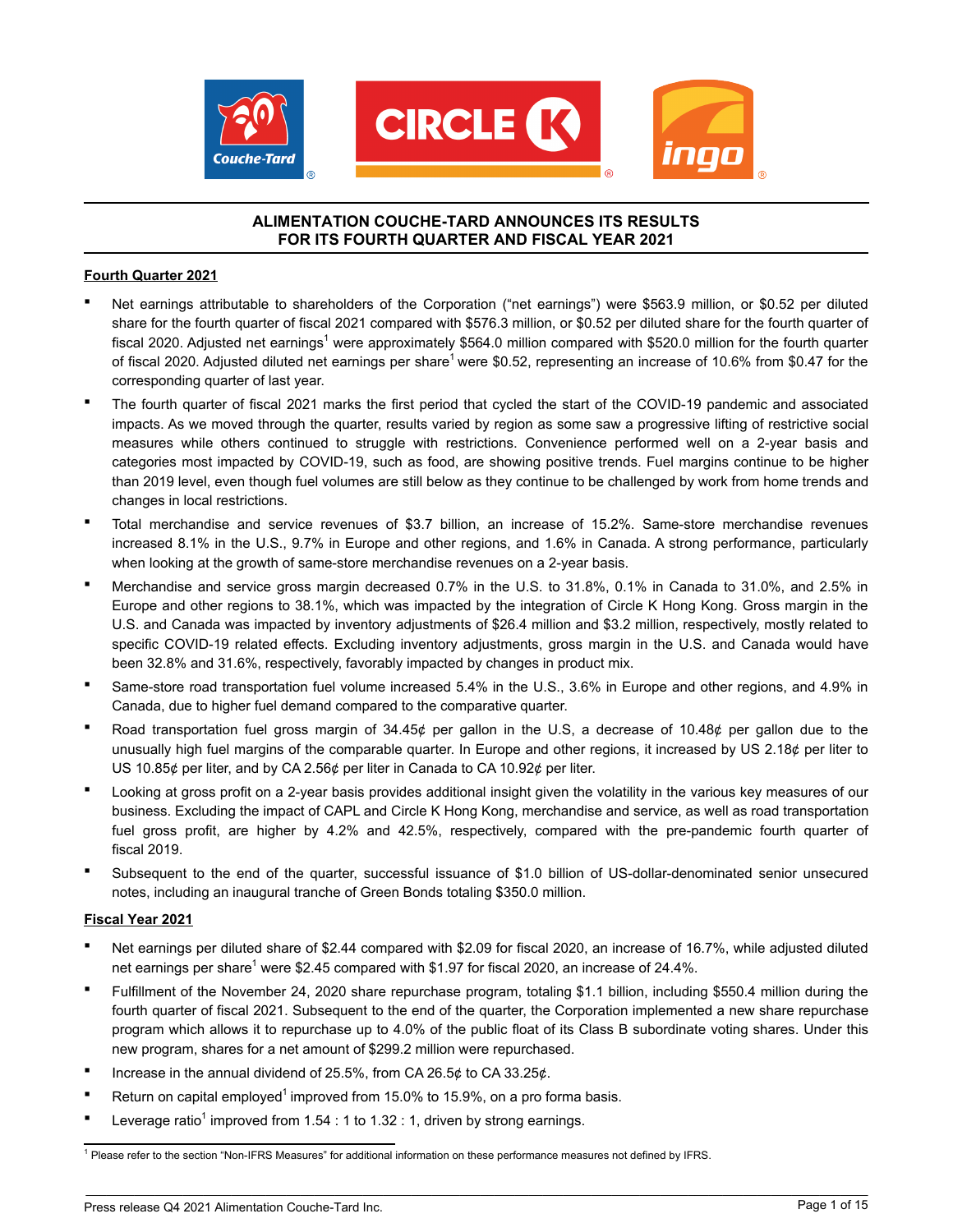**Laval, Québec, Canada – June 29, 2021** – For its fourth quarter ended April 25, 2021, Alimentation Couche-Tard Inc. ("Couche-Tard" or the "Corporation") (TSX: ATD.A) (TSX: ATD.B) announces net earnings attributable to shareholders of the Corporation of \$563.9 million, representing \$0.52 per share on a diluted basis. The results for the fourth quarter of fiscal 2021 were affected by a pre-tax expense of \$29.1 million following the delivery of an early redemption notice of senior unsecured notes, a pre-tax gain on disposal of \$26.6 million related to the sale of a property located in Toronto, Canada, pre-tax acquisition costs of \$1.5 million, as well as by a pre-tax net foreign exchange loss of \$1.1 million. The results for the comparable quarter of fiscal 2020 were affected by a pre-tax net gain of \$41.0 million on the disposal of a portion of its U.S. wholesale fuel business as part of an asset exchange with CAPL, a pre-tax net foreign exchange gain of \$22.8 million, a positive impact on income tax of \$4.6 million from an adjustment to deferred tax assets and pre-tax acquisition costs of \$2.9 million. Excluding these items, the adjusted net earnings<sup>1</sup> were approximately \$564.0 million, or \$0.52 per share on a diluted basis for the fourth quarter of fiscal 2021, compared with \$520.0 million, or \$0.47 per share on a diluted basis for the fourth quarter of fiscal 2020, an increase of 10.6% in the adjusted diluted net earnings per share<sup>1</sup>, driven by organic growth of its convenience activities, higher fuel demand, lower operating and net financial expenses and the net positive impact from the translation of its Canadian and European operations into US dollars, partly offset by lower road transportation fuel margins. All financial information presented is in US dollars unless stated otherwise.

"We had a solid fourth quarter overall, with results strengthening where we are seeing COVID-19 restrictions easing. Across the board, we had positive trends in same-store merchandises sales and fuel volumes as traffic is returning to our locations. While fuel volumes remained impacted by restrictive measures, we had a steady improvement in parts of the network, especially in the U.S., where we are starting to see a return to more normal driving behavior. We also continued to realize good fuel margins in all regions of the business, despite rising product costs. Once again, this quarter, fifteen months into the pandemic, our operation teams have done an exceptional job in their continual commitment to the business and care for our customers. In my almost seven years as CEO, I have never been prouder of our teams this past year", said Brian Hannasch, President and Chief Executive Officer of Alimentation Couche-Tard.

"This strong quarter ended a remarkable year both financially and operationally, despite the persistent pressures of the pandemic on our customers, employees and supply partners. Across the global network, we made notable progress on our strategy of accelerating organic growth by expanding our fresh food offer, data-analytic capabilities, and our fuel procurement and transport capabilities. We also reinvented and expanded our brands, making them increasingly more modern and recognizable at every part of the customer journey and facilitated the customer experience through expanded frictionless payment options. Through the acquisition of Circle K Hong Kong, we made our long-planned entry into the dynamic Asian market and, through our Norway lab, we pushed forward our ambition to be a world leader in electric vehicle solutions. Our ability to stay agile, focused, innovative and committed to our long-term strategy has prepared us for an even stronger future ahead", concluded Brian Hannasch.

Claude Tessier, Chief Financial Officer, added: "As we conclude another strong year in fiscal 2021, I want to highlight some of our key achievements over the last twelve months. While we operated in a particularly challenging environment, one in which our fuel business saw meaningful volume declines, we maintained our focus on returns, as well as our discipline on cost control and cash management. We also continued to invest in our business, preparing for the future and an eventual return to pre-pandemic traffic levels. The strong capital structure that we have diligently put in place served us well during the past year, as we had the means to support our team members, to protect them as well as our customers, and to continue to create value for our shareholders."

## **Significant Items of the Fourth Quarter of Fiscal 2021**

• The fourth quarter of fiscal 2021 marks the first period that cycled the start of the COVID-19 pandemic and associated impacts. As we moved through the quarter, results varied by region as some saw a progressive lifting of restrictive social measures while others continued to struggle with restrictions. Convenience performed well on a 2-year basis and categories most impacted by COVID-19, such as food, are showing positive trends. Fuel margins continue to be higher than 2019 level, even though fuel volumes are still below as they continue to be challenged by work from home trends and changes in local restrictions. From an operating expense perspective, while we continue to promote and support the wellness of our employees and customers, our cost optimization projects and government grants recognized had a favorable impact on our operating costs.

Looking at gross profit on a 2-year basis provides additional insight given the volatility in the various key measures of our business. Excluding the impact of CAPL and Circle K Hong Kong, merchandise and service, as well as road transportation fuel gross profit, are higher by 4.2% and 42.5%, respectively, compared with the pre-pandemic fourth quarter of fiscal 2019.

<sup>&</sup>lt;sup>1</sup> Please refer to the section "Non-IFRS Measures" for additional information on these performance measures not defined by IFRS.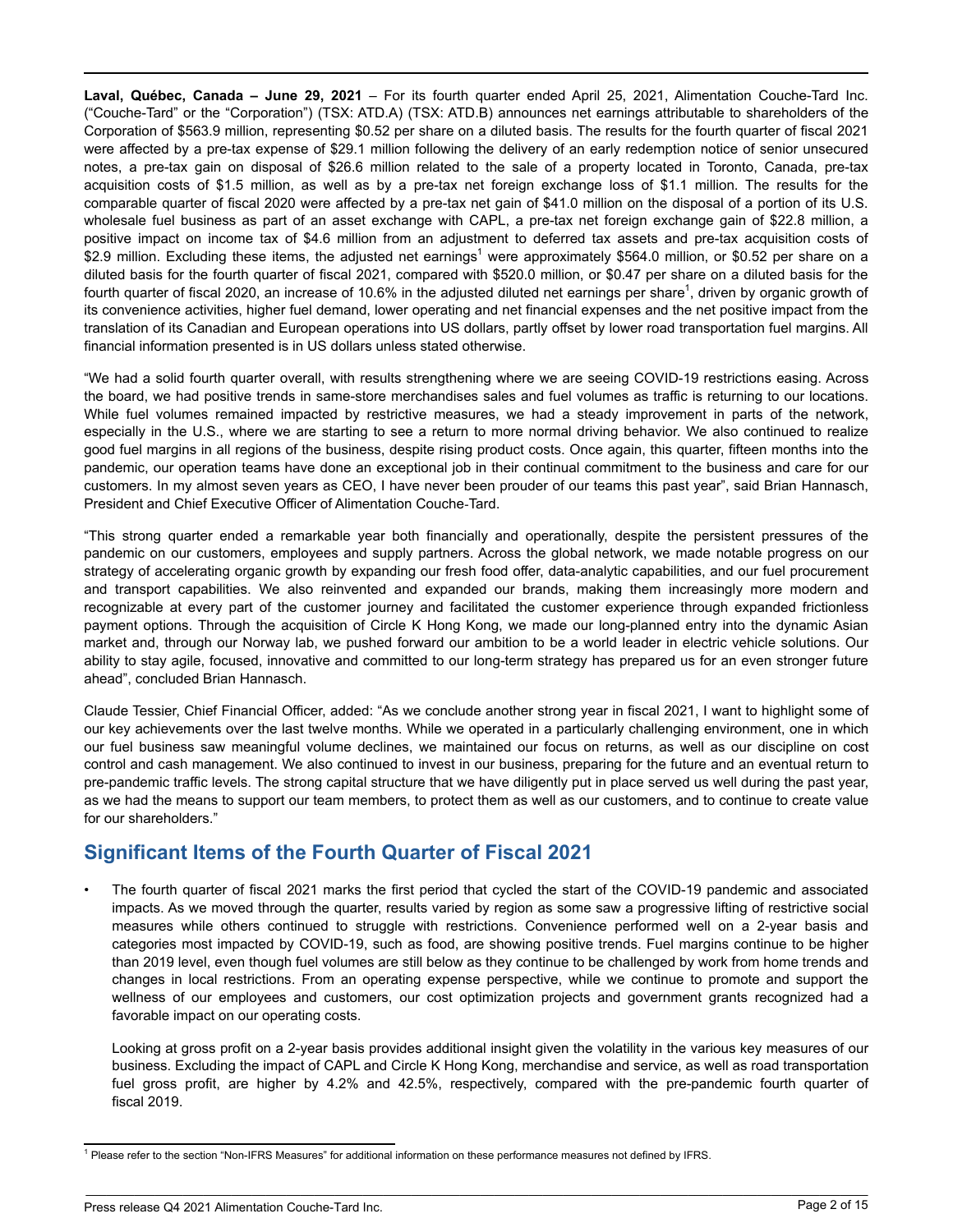- During the quarter, a principal amount of CA \$26.1 million (\$20.3 million) of convertible debentures was converted into common shares of Fire & Flower Holdings Corp. ("Fire & Flower"), which increased our ownership interests to approximately 20.0%.
- We disposed of a property located in Toronto, Canada, for cash consideration of \$31.5 million and recognized a gain on disposal of \$26.6 million.
- During the fourth quarter and fiscal 2021, under our November 24, 2020 share repurchase program, we repurchased 17,409,619 and 33,336,141 Class B subordinate voting shares, respectively. These repurchases were settled for net amounts of \$550.4 million and \$1.1 billion, respectively. The program terminated early as the authorized share repurchase limit was reached. On April 21, 2021, the Toronto Stock Exchange approved the implementation of our new share repurchase program ("New Program"), which took effect on April 26, 2021. The New Program allows us to repurchase up to 4.0% of the public float of our Class B subordinate voting shares. Subsequent to the end of fiscal year 2021, we repurchased 8,471,000 Class B subordinate voting shares under the New Program, for a net amount of \$299.2 million.
- Subsequent to the end of the quarter, we issued US-dollar-denominated senior unsecured notes totaling \$1.0 billion, consisting of a \$650.0 million tranche with a coupon rate of 3.439% and maturing in 2041, as well as a \$350.0 million Green Bonds tranche with a coupon rate of 3.625% and maturing in 2051. An amount equal to the net proceeds of the Green Bonds will be used to finance or refinance our new or existing environmentally friendly projects and community initiatives, which further our commitment for a more responsible future. The remaining proceeds, as well as cash on hand, were used to fully repay, before its term, our \$1.0 billion US-dollar-denominated senior unsecured notes that were set to mature on July 26, 2022. Following the delivery of a redemption notice on April 14, 2021, we recognized to earnings of fiscal 2021 an expense of \$29.1 million, which includes an early redemption premium of \$27.7 million.

## **Changes in our Network during the Fourth Quarter of Fiscal 2021**

*•* On March 22, 2021, we reached an agreement to sell 49 sites located in Oklahoma, within the United States, to Casey's General Stores Inc. for cash consideration of approximately \$39.0 million. The transaction closed subsequent to the end of the fiscal year. As at April 25, 2021, all of these sites were classified as held for sale.

Also, on March 22, 2021, we announced our intention to sell certain sites across 25 states in the United States and 6 provinces in Canada. We expect that these sites will be sold to various buyers during fiscal year 2022. The decision to dispose of these sites was based on the outcome of a strategic review of our network. As at April 25, 2021, 264 sites in the United States and 37 sites in Canada were classified as held for sale.

- We acquired 2 company-operated stores, reaching a total of 26 company-operated stores through various transactions since the beginning of fiscal 2021.
- We completed the construction of 23 stores and the relocation or reconstruction of 11 stores, reaching a total of 95 stores since the beginning of fiscal 2021. As of April 25, 2021, another 48 stores were under construction and should open in the upcoming quarters.

#### *Summary of changes in our store network during the fourth quarter and fiscal 2021*

The following table presents certain information regarding changes in our store network over the 12‑week period ended April 25, 2021:

|                                                                         | 12-week period ended April 25, 2021 |      |             |                                           |        |  |  |
|-------------------------------------------------------------------------|-------------------------------------|------|-------------|-------------------------------------------|--------|--|--|
| Type of site                                                            | Company-<br>operated                | CODO | <b>DODO</b> | <b>Franchised and</b><br>other affiliated | Total  |  |  |
| Number of sites, beginning of period                                    | 9,978                               | 402  | 693         | 1,250                                     | 12.323 |  |  |
| Acquisitions                                                            | $\overline{2}$                      |      |             | 3                                         | 5      |  |  |
| Openings / constructions / additions                                    | 23                                  |      |             | 22                                        | 52     |  |  |
| Closures / disposals / withdrawals                                      | (28)                                | (2)  | (3)         | (19)                                      | (52)   |  |  |
| Store conversion                                                        |                                     | (2)  |             |                                           |        |  |  |
| Number of sites, end of period                                          | 9,976                               | 398  | 697         | 1,257                                     | 12.328 |  |  |
| Circle K branded sites under licensing agreements                       |                                     |      |             |                                           | 1,894  |  |  |
| <b>Total network</b>                                                    |                                     |      |             |                                           | 14,222 |  |  |
| Number of automated fuel stations included in the period-end<br>figures | 981                                 |      | 10          |                                           | 991    |  |  |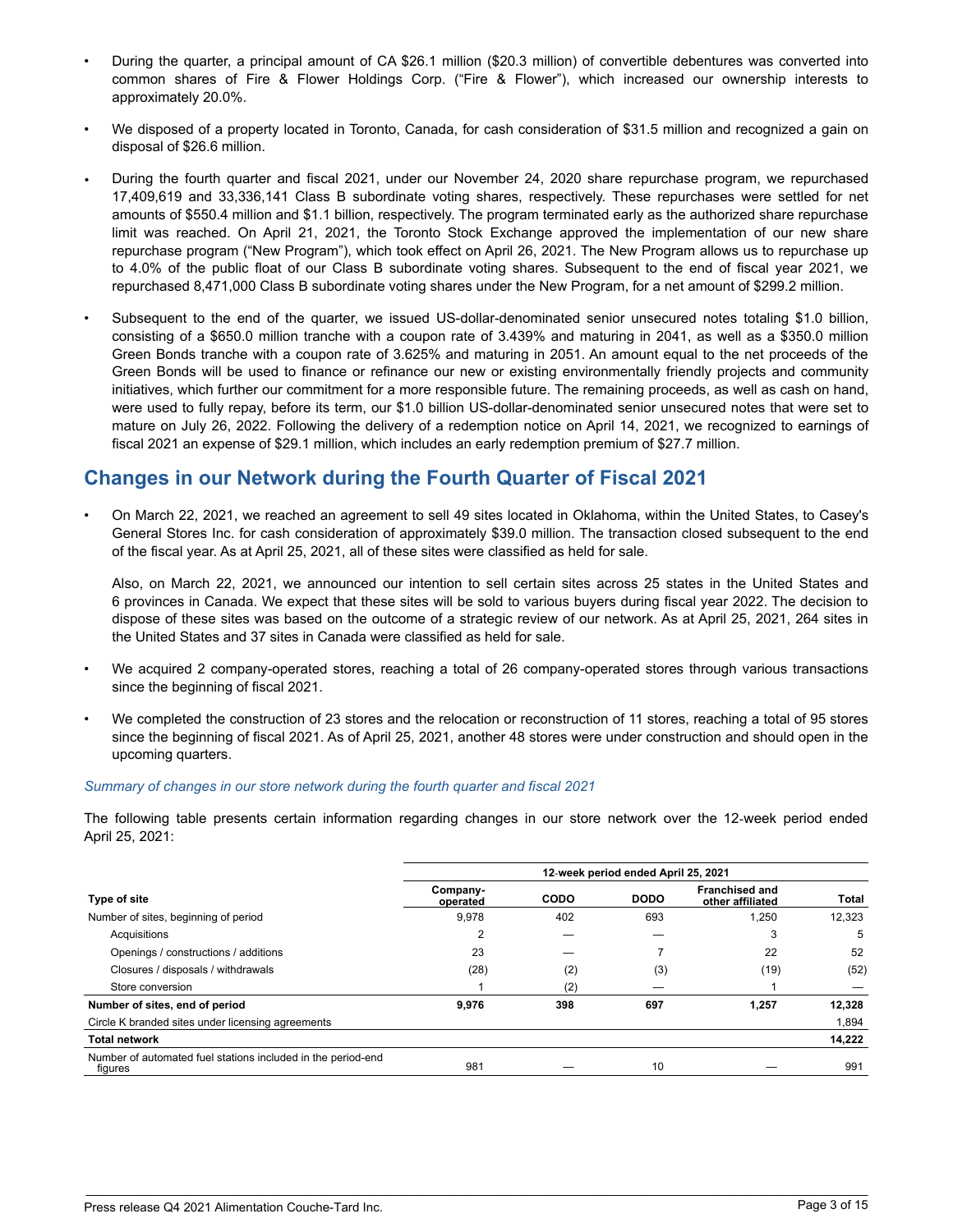The following table presents certain information regarding changes in our store network over the 52‑week period ended April 25, 2021:

|                                                   | 52-week period ended April 25, 2021 |             |             |                                           |        |  |  |
|---------------------------------------------------|-------------------------------------|-------------|-------------|-------------------------------------------|--------|--|--|
| Type of site                                      | Company-<br>operated                | <b>CODO</b> | <b>DODO</b> | <b>Franchised and</b><br>other affiliated | Total  |  |  |
| Number of sites, beginning of period              | 9,691                               | 453         | 689         | 1,291                                     | 12.124 |  |  |
| Acquisitions                                      | 367                                 |             |             | 12                                        | 380    |  |  |
| Openings / constructions / additions              | 65                                  |             | 32          | 74                                        | 172    |  |  |
| Closures / disposals / withdrawals                | (143)                               | (39)        | (43)        | (123)                                     | (348)  |  |  |
| Store conversion                                  | (4)                                 | (17)        | 18          | 3                                         |        |  |  |
| Number of sites, end of period                    | 9,976                               | 398         | 697         | 1,257                                     | 12,328 |  |  |
| Circle K branded sites under licensing agreements |                                     |             |             |                                           | 1,894  |  |  |
| <b>Total network</b>                              |                                     |             |             |                                           | 14,222 |  |  |

# **Exchange Rate Data**

We use the US dollar as our reporting currency, which provides more relevant information given the predominance of our operations in the United States.

The following table sets forth information about exchange rates based upon closing rates expressed as US dollars per comparative currency unit:

|                                 | 12-week periods ended |                | 52-week periods ended |                |
|---------------------------------|-----------------------|----------------|-----------------------|----------------|
|                                 | April 25, 2021        | April 26, 2020 | April 25, 2021        | April 26, 2020 |
| Average for the period          |                       |                |                       |                |
| Canadian dollar                 | 0.7930                | 0.7275         | 0.7630                | 0.7494         |
| Norwegian krone                 | 0.1178                | 0.1005         | 0.1110                | 0.1096         |
| Swedish krone                   | 0.1181                | 0.1016         | 0.1141                | 0.1038         |
| Danish krone                    | 0.1611                | 0.1467         | 0.1577                | 0.1485         |
| Zloty                           | 0.2631                | 0.2485         | 0.2610                | 0.2568         |
| Euro                            | 1.1979                | 1.0953         | 1.1742                | 1.1087         |
| Ruble                           | 0.0133                | 0.0141         | 0.0135                | 0.0153         |
| Hong Kong dollar <sup>(1)</sup> | 0.1288                |                | 0.1289                |                |

(1) For the 52-week period ended April 25, 2021, calculated by taking the average of the closing exchange rates of each day, starting December 21, 2020.

# **Change in Classification of Internal Logistics Costs**

During the fiscal year ended April 25, 2021, we changed the classification of internal logistics costs, which were previously included in Operating, selling, administrative and general expenses, and are now included in Cost of sales, excluding depreciation, amortization and impairment in the consolidated statements of earnings. This classification change is to better reflect all of our supply chain's costs required to bring our products to their point of sale. This classification change was applied retroactively, and the comparative figures for the fiscal year ended April 26, 2020 were adjusted to reflect this change, which had no impact on net earnings and net earnings per share.

Furthermore, we changed the calculation of the key performance indicator used for road transportation fuel gross margin for North America. The road transportation fuel gross margin for the United States and Canada regions now considers all of our fuel activities, including those of our wholesale and franchise business, which usually have lower margins than companyoperated stores. As disclosed, this key performance indicator already included all fuel activities for Europe and other regions.

Please refer to the section "Change in Classification of Internal Logistics Costs" of the 2021 Management Discussion and Analysis for additional information on the impact of these changes.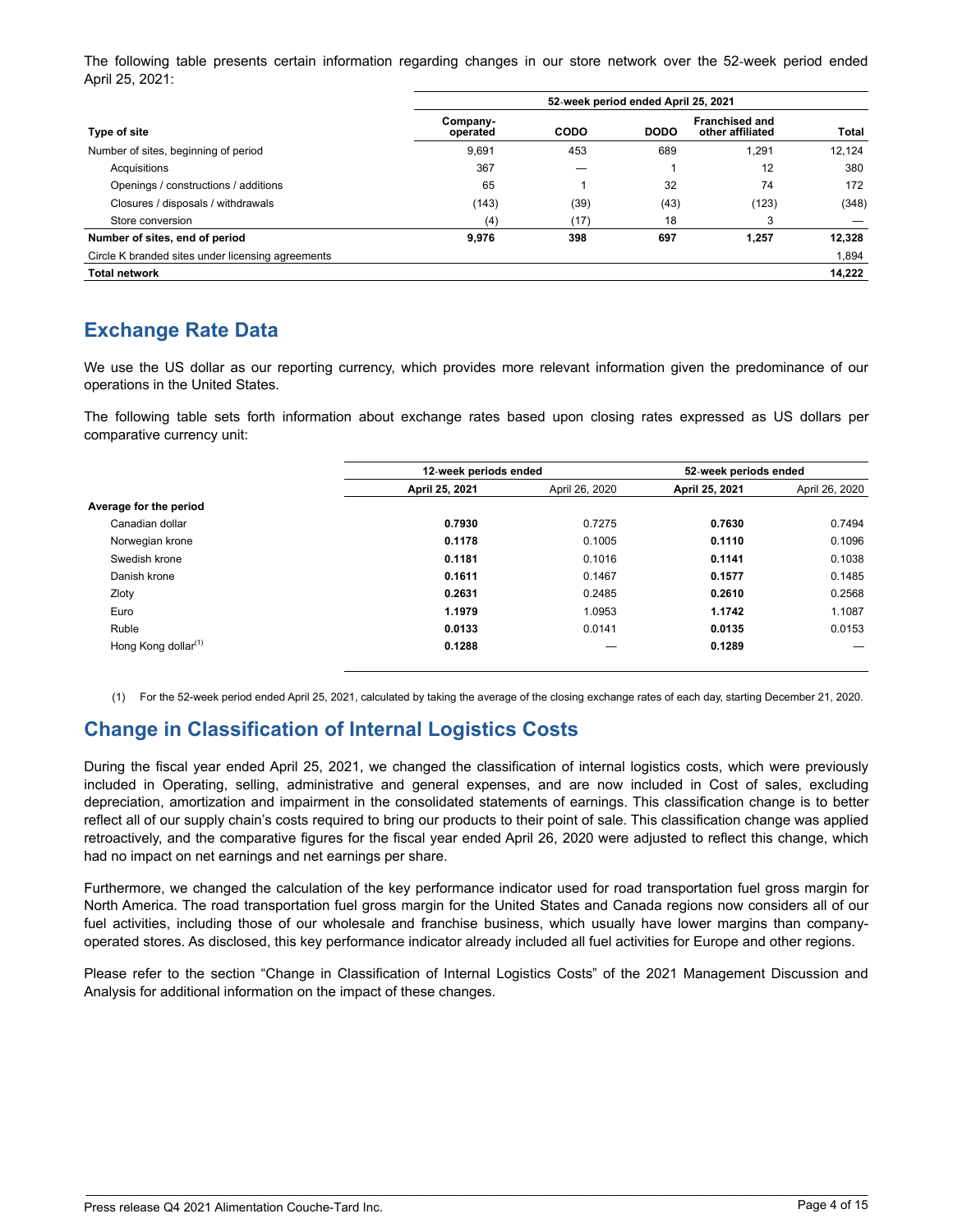# **Summary Analysis of Consolidated Results for the Fourth Quarter and Fiscal 2021**

The following table highlights certain information regarding our operations for the 12 and 52‑week periods ended April 25, 2021 and April 26, 2020. Europe and other regions include the results from our operations in Asia. CAPL refers to CrossAmerica Partners LP.

|                                                                               |                   | 12-week periods ended    |              |                   | 52-week periods ended    |                 |
|-------------------------------------------------------------------------------|-------------------|--------------------------|--------------|-------------------|--------------------------|-----------------|
|                                                                               |                   | April 25, April 26, 2020 | Variation    |                   | April 25, April 26, 2020 | Variation       |
| (in millions of US dollars, unless otherwise stated)                          | 2021              | Adjusted <sup>(3)</sup>  | %            | 2021              | Adjusted <sup>(3)</sup>  | %               |
| <b>Statement of Operations Data:</b>                                          |                   |                          |              |                   |                          |                 |
| Merchandise and service revenues <sup>(1)</sup> :                             |                   |                          |              |                   |                          |                 |
| <b>United States</b>                                                          | 2,627.2           | 2,433.8                  | 7.9          | 11,489.9          | 10,918.4                 | 5.2             |
| Europe and other regions                                                      | 551.9             | 312.9                    | 76.4         | 1,830.8           | 1,416.3                  | 29.3            |
| Canada                                                                        | 545.4             | 486.7                    | 12.1         | 2,552.3           | 2,302.7                  | 10.8            |
| CAPL                                                                          |                   |                          |              |                   | 29.6                     | (100.0)         |
| Elimination of intercompany transactions with CAPL                            |                   |                          |              |                   | (0.8)                    | (100.0)         |
| Total merchandise and service revenues<br>Road transportation fuel revenues:  | 3,724.5           | 3,233.4                  | 15.2         | 15,873.0          | 14,666.2                 | 8.2             |
| <b>United States</b>                                                          | 5,624.1           | 4,304.1                  | 30.7         | 19,594.7          | 25,724.8                 | (23.8)          |
| Europe and other regions                                                      | 1,803.0           | 1,360.4                  | 32.5         | 6,295.3           | 7,481.1                  | (15.9)          |
| Canada                                                                        | 923.1             | 660.2                    | 39.8         | 3,515.3           | 4,415.7                  | (20.4)          |
| CAPL                                                                          |                   |                          | $\equiv$     |                   | 1,365.7                  | (100.0)         |
| Elimination of intercompany transactions with CAPL                            |                   |                          |              |                   | (288.0)                  | (100.0)         |
| Total road transportation fuel revenues                                       | 8,350.2           | 6,324.7                  | 32.0         | 29,405.3          | 38,699.3                 | (24.0)          |
| Other revenues $^{(2)}$ :                                                     |                   |                          |              |                   |                          |                 |
| <b>United States</b>                                                          | 10.0              | 8.8                      | 13.6         | 44.3              | 36.9                     | 20.1            |
| Europe and other regions                                                      | 151.2             | 115.7                    | 30.7         | 419.3             | 652.0                    | (35.7)          |
| Canada                                                                        | 1.5               | 4.6                      | (67.4)       | 18.2              | 21.3                     | (14.6)          |
| CAPL                                                                          |                   |                          |              |                   | 65.6                     | (100.0)         |
| Elimination of intercompany transactions with CAPL                            |                   |                          |              |                   | (8.9)                    | (100.0)         |
| Total other revenues                                                          | 162.7             | 129.1                    | 26.0         | 481.8             | 766.9                    | (37.2)          |
| <b>Total revenues</b>                                                         | 12,237.4          | 9,687.2                  | 26.3         | 45,760.1          | 54,132.4                 | (15.5)          |
| Merchandise and service gross profit $(1)(4)$ .                               |                   |                          |              |                   |                          |                 |
| <b>United States</b>                                                          | 834.7             | 790.7                    | 5.6          | 3,798.7           | 3,641.2                  | 4.3             |
| Europe and other regions                                                      | 210.3             | 127.0                    | 65.6         | 716.2             | 587.6                    | 21.9            |
| Canada                                                                        | 169.2             | 151.3                    | 11.8         | 800.2             | 733.2                    | 9.1             |
| CAPL                                                                          |                   |                          |              |                   | 6.8                      | (100.0)         |
| Elimination of intercompany transactions with CAPL                            |                   |                          |              |                   | (0.8)                    | (100.0)         |
| Total merchandise and service gross profit                                    | 1,214.2           | 1,069.0                  | 13.6         | 5,315.1           | 4,968.0                  | 7.0             |
| Road transportation fuel gross profit <sup>(4)</sup> :                        |                   |                          |              |                   |                          |                 |
| <b>United States</b>                                                          | 717.0             | 895.7                    | (20.0)       | 3,095.2           | 3,103.3                  | (0.3)           |
| Europe and other regions                                                      | 264.3             | 206.2                    | 28.2         | 1,119.7           | 932.0                    | 20.1            |
| Canada<br>CAPL                                                                | 94.3              | 63.4                     | 48.7         | 391.6             | 344.2<br>57.5            | 13.8<br>(100.0) |
| Total road transportation fuel gross profit                                   | 1,075.6           | 1,165.3                  | (7.7)        | 4,606.5           | 4,437.0                  | 3.8             |
| Other revenues gross profit <sup>(2)(4)</sup> :                               |                   |                          |              |                   |                          |                 |
| <b>United States</b>                                                          | 10.7              | 8.8                      | 21.6         | 44.2              | 36.9                     | 19.8            |
| Europe and other regions                                                      | 32.5              | 19.8                     | 64.1         | 131.2             | 123.6                    | 6.1             |
| Canada                                                                        | 1.5               | 4.6                      | (67.4)       | 18.3              | 21.2                     | (13.7)          |
| CAPL                                                                          |                   | —                        |              |                   | 65.7                     | (100.0)         |
| Elimination of intercompany transactions with CAPL                            |                   |                          |              |                   | (8.9)                    | (100.0)         |
| Total other revenues gross profit                                             | 44.7              | 33.2                     | 34.6         | 193.7             | 238.5                    | (18.8)          |
| Total gross profit <sup>(4)</sup>                                             | 2,334.5           | 2,267.5                  | 3.0          | 10,115.3          | 9,643.5                  | 4.9             |
| Operating, selling, administrative and general expenses                       |                   |                          |              |                   |                          |                 |
| Excluding CAPL <sup>(9)</sup>                                                 | 1,246.7           | 1,209.8                  | 3.1          | 5,148.6           | 5,189.7                  | (0.8)           |
| CAPL                                                                          |                   |                          |              |                   | 46.8                     | (100.0)         |
| Elimination of intercompany transactions with CAPL                            |                   |                          |              |                   | (9.2)                    | (100.0)         |
| Total operating, selling, administrative and general expenses                 | 1,246.7<br>(18.5) | 1,209.8<br>(19.3)        | 3.1<br>(4.1) | 5,148.6<br>(67.8) | 5,227.3<br>(83.1)        | (1.5)<br>(18.4) |
| Gain on disposal of property and equipment and other assets                   |                   |                          |              |                   |                          |                 |
| Depreciation, amortization and impairment                                     | 344.9             |                          |              |                   |                          |                 |
| <b>Excluding CAPL</b>                                                         |                   | 307.4                    | 12.2         | 1,358.9           | 1,282.9                  | 5.9             |
| CAPL                                                                          | 344.9             | 307.4                    | 12.2         | 1,358.9           | 53.9<br>1,336.8          | (100.0)<br>1.7  |
| Total depreciation, amortization and impairment<br><b>Operating income</b>    |                   |                          |              |                   |                          |                 |
| <b>Excluding CAPL</b>                                                         | 761.4             | 769.6                    | (1.1)        | 3,675.6           | 3,137.7                  | 17.1            |
| CAPL                                                                          |                   |                          |              |                   | 25.3                     | (100.0)         |
| Elimination of intercompany transactions with CAPL                            |                   |                          |              |                   | (0.5)                    | (100.0)         |
| Total operating income                                                        | 761.4             | 769.6                    | (1.1)        | 3,675.6           | 3,162.5                  | 16.2            |
| Net financial expenses                                                        | 71.7              | 53.2                     | 34.8         | 342.5             | 284.5                    | 20.4            |
| Net earnings including non-controlling interests                              | 563.9             | 578.3                    | (2.5)        | 2,705.5           | 2,357.6                  | 14.8            |
| Net earnings attributable to non-controlling interests                        |                   | (2.0)                    | (100.0)      |                   | (4.0)                    | (100.0)         |
| Net earnings attributable to shareholders of the Corporation                  | 563.9             | 576.3                    | (2.2)        | 2,705.5           | 2,353.6                  | 15.0            |
| Per Share Data:                                                               |                   |                          |              |                   |                          |                 |
| Basic net earnings per share (dollars per share)                              | 0.52              | 0.52                     |              | 2.45              | 2.10                     | 16.7            |
| Diluted net earnings per share (dollars per share)                            | 0.52              | 0.52                     |              | 2.44              | 2.09                     | 16.7            |
| Adjusted diluted net earnings per share (dollars per share) <sup>(4)(9)</sup> | 0.52              | 0.47                     | 10.6         | 2.45              | 1.97                     | 24.4            |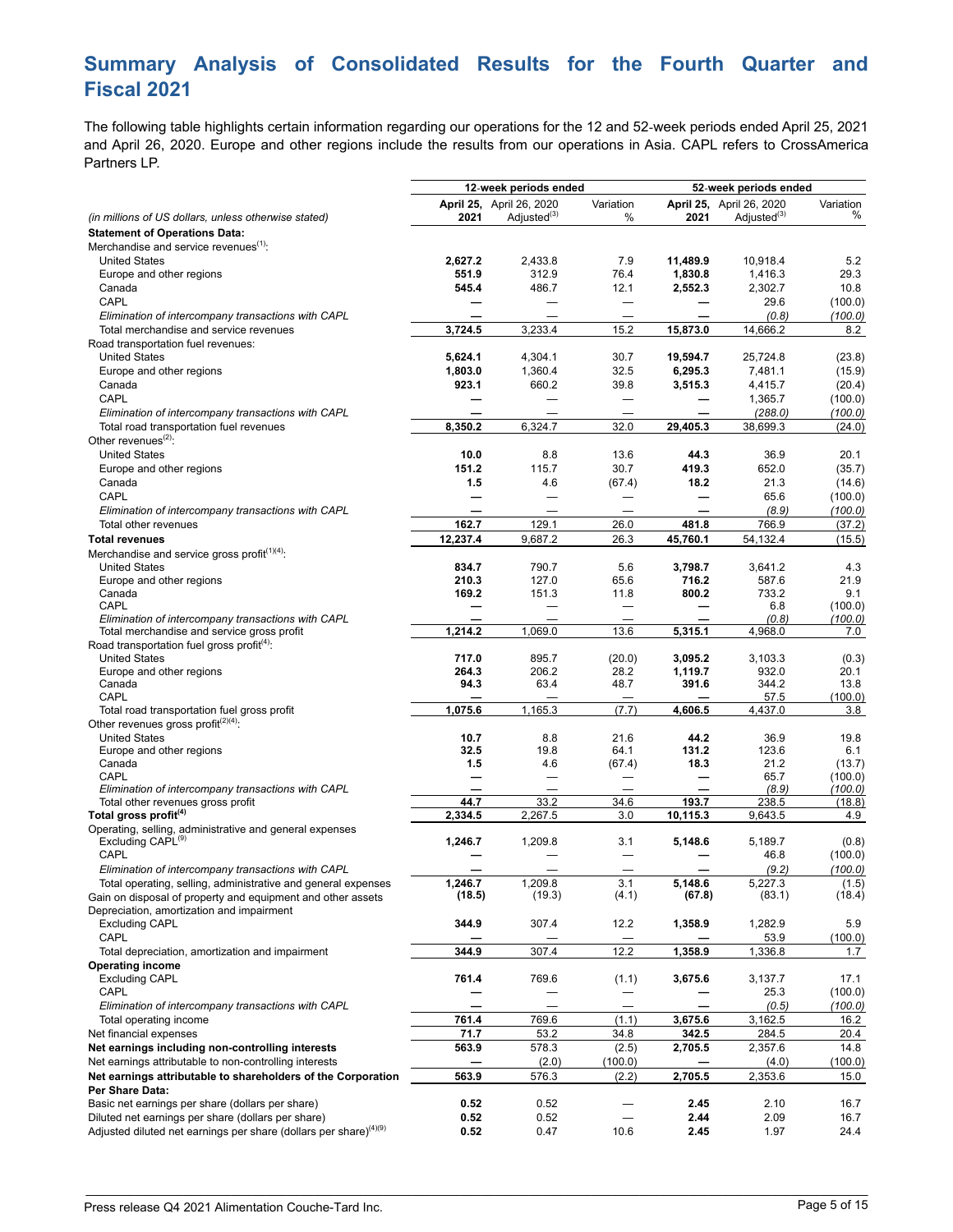|                                                                               | 12-week periods ended |                                                     | 52-week periods ended |           |                                                     |                |
|-------------------------------------------------------------------------------|-----------------------|-----------------------------------------------------|-----------------------|-----------|-----------------------------------------------------|----------------|
| (in millions of US dollars, unless otherwise stated)                          | 2021                  | April 25, April 26, 2020<br>Adjusted <sup>(3)</sup> | Variation<br>$\%$     | 2021      | April 25, April 26, 2020<br>Adjusted <sup>(3)</sup> | Variation<br>% |
| Other Operating Data - excluding CAPL:                                        |                       |                                                     |                       |           |                                                     |                |
| Merchandise and service gross margin <sup>(1)</sup> :                         |                       |                                                     |                       |           |                                                     |                |
| Consolidated <sup>(3)</sup>                                                   | 32.6%                 | 33.1%                                               | (0.5)                 | 33.5%     | 33.9%                                               | (0.4)          |
| United States <sup>(3)</sup>                                                  | 31.8%                 | 32.5%                                               | (0.7)                 | 33.1%     | 33.3%                                               | (0.2)          |
| Europe and other regions                                                      | 38.1%                 | 40.6%                                               | (2.5)                 | 39.1%     | 41.5%                                               | (2.4)          |
| Canada <sup>(3)</sup>                                                         | 31.0%                 | 31.1%                                               | (0.1)                 | 31.4%     | 31.8%                                               | (0.4)          |
| Growth of (decrease in) same-store merchandise revenues <sup>(5)</sup> :      |                       |                                                     |                       |           |                                                     |                |
| United States <sup>(6)</sup>                                                  | 8.1%                  | $(0.5\%)$                                           |                       | 5.6%      | 2.1%                                                |                |
| Europe and other regions $(7)$                                                | 9.7%                  | $(6.5\%)$                                           |                       | 6.1%      | 0.1%                                                |                |
| Canada <sup>(6)</sup>                                                         | 1.6%                  | 4.7%                                                |                       | 9.5%      | 2.8%                                                |                |
| Road transportation fuel gross margin:                                        |                       |                                                     |                       |           |                                                     |                |
| United States (cents per gallon) <sup>(3)</sup>                               | 34.45                 | 44.93                                               | (23.3)                | 35.28     | 29.62                                               | 19.1           |
| Europe and other regions (cents per liter)                                    | 10.85                 | 8.67                                                | 25.1                  | 10.99     | 8.48                                                | 29.6           |
| Canada (CA cents per liter) <sup>(3)</sup>                                    | 10.92                 | 8.36                                                | 30.6                  | 10.36     | 7.88                                                | 31.5           |
| Total volume of road transportation fuel sold:                                |                       |                                                     |                       |           |                                                     |                |
| United States (millions of gallons)                                           | 2,081.5               | 1,993.5                                             | 4.4                   | 8,772.8   | 10,476.1                                            | (16.3)         |
| Europe and other regions (millions of liters)                                 | 2.436.4               | 2.378.9                                             | 2.4                   | 10.191.8  | 10.990.3                                            | (7.3)          |
| Canada (millions of liters)                                                   | 1,089.6               | 1,035.7                                             | 5.2                   | 4,952.6   | 5,815.6                                             | (14.8)         |
| Growth of (decrease in) same-store road transportation fuel<br>volume $(6)$ : |                       |                                                     |                       |           |                                                     |                |
| <b>United States</b>                                                          | 5.4%                  | (18.3%)                                             |                       | (12.9%)   | $(3.9\%)$                                           |                |
| Europe and other regions                                                      | 3.6%                  | $(13.4\%)$                                          |                       | $(6.4\%)$ | $(3.9\%)$                                           |                |
| Canada                                                                        | 4.9%                  | (23.5%)                                             |                       | (14.9%)   | $(6.0\%)$                                           |                |

| As at<br>April 25, 2021 | As at<br>April 26, 2020 | Variation |
|-------------------------|-------------------------|-----------|
|                         |                         |           |
| 28,394.5                | 25.679.5                | 2.715.0   |
| 9,602.0                 | 10.379.3                | (777.3)   |
| 12,180.9                | 10,066.6                | 2.114.3   |
|                         |                         |           |
| 0.35 : 1                | 0.40 : 1                |           |
| 1.32 : 1                | 1.54 : 1                |           |
|                         |                         |           |
| 24.3%                   | 24.8%                   |           |
| 15.9%                   | 15.0%                   |           |
|                         |                         |           |

(1) Includes revenues derived from franchise fees, royalties, suppliers' rebates on some purchases made by franchisees and licensees, as well as from wholesale of merchandise. Franchise fees from international licensed stores are presented in the United States.

(2) Includes revenues from the rental of assets and from the sale of aviation fuel and energy for stationary engines.

(3) Please refer to the section "Change in Classification of Internal Logistics Costs" for additional information on changes affecting the comparative periods.

(4) Please refer to the section "Non-IFRS measures" for additional information on these performance measures not defined by IFRS.

(5) Does not include services and other revenues (as described in footnotes 1 and 2 above). Growth in Canada and in Europe and other regions is calculated based on local currencies.

(6) For company-operated stores only.

(7) Includes the growth of same-store merchandise revenues of Circle K Hong Kong starting December 21, 2020.

(8) This measure is presented including the following balance sheet accounts: Current portion of long-term debt, Long-term debt, Current portion of lease liabilities, and Lease liabilities.

(9) Prior figures of Adjusted EBITDA, Adjusted net earnings, as well as Adjusted diluted net earnings per share (refer to footnote 4 above) have been updated to remove the adjustment for the restructuring costs. This adjustment had no impact on the leverage ratio as at April 26, 2020. In addition, Operating, selling, administrative and general expenses excluding CAPL for the 12 and 52-week periods ended April 26, 2020 now include the restructuring costs that were previously presented on a distinct line.

\_\_\_\_\_\_\_\_\_\_\_\_\_\_\_\_\_\_\_\_\_\_\_\_\_\_\_\_\_\_\_\_\_\_\_\_\_\_\_\_\_\_\_\_\_\_\_\_\_\_\_\_\_\_\_\_\_\_\_\_\_\_\_\_\_\_\_\_\_\_\_\_\_\_\_\_\_\_\_\_\_\_\_\_\_\_\_\_\_\_\_\_\_\_\_\_\_\_\_\_\_\_\_\_\_\_\_\_\_\_\_\_\_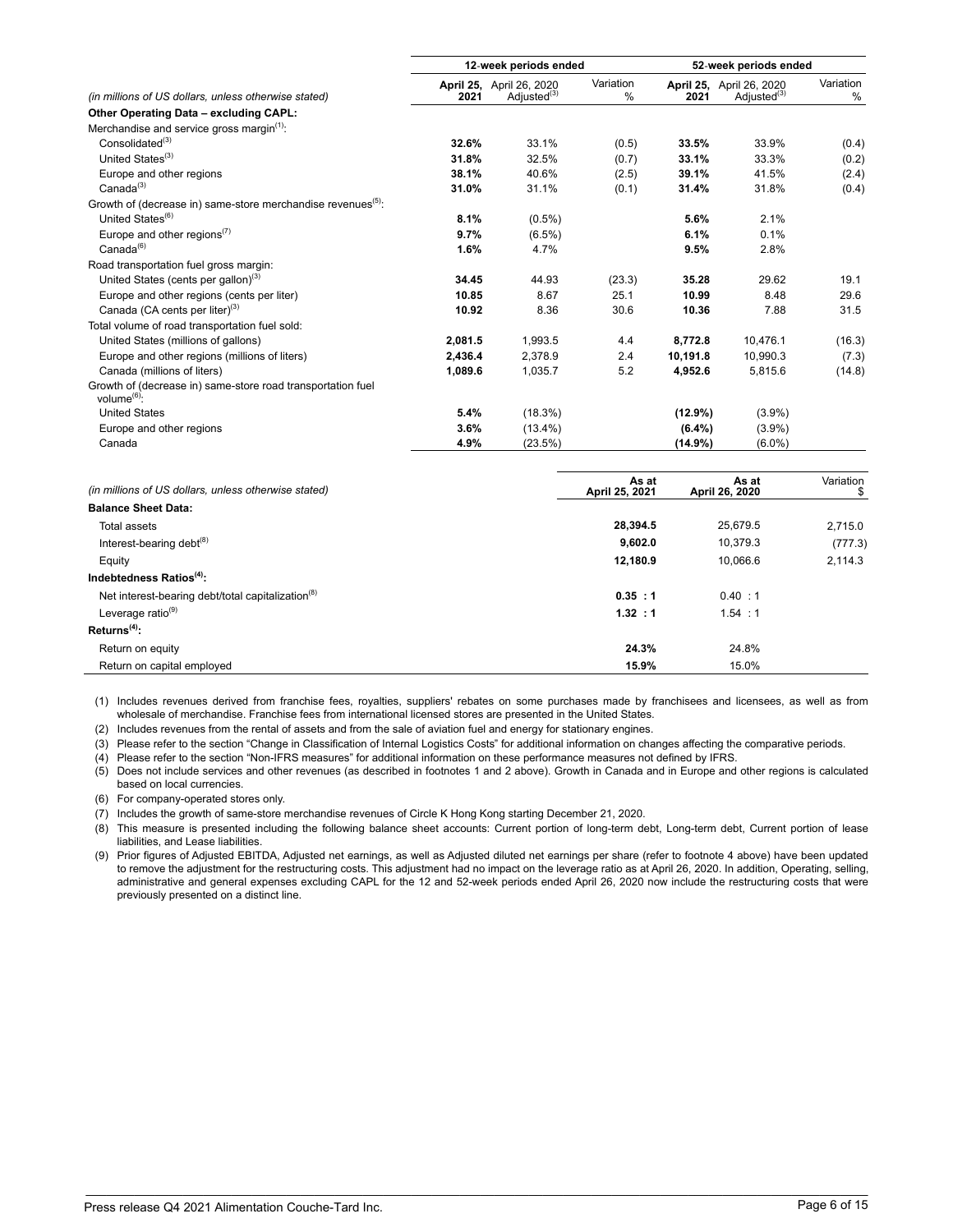Our revenues were \$12.2 billion for the fourth quarter of fiscal 2021, up by \$2.6 billion, an increase of 26.3% compared with the corresponding quarter of fiscal 2020, mainly attributable to a higher average road transportation fuel selling price, the net positive impact from the translation of revenues of our Canadian and European operations into US dollars, which had an impact of approximately \$309.0 million, to higher fuel demand and to organic growth on merchandise and service sales.

For fiscal 2021, our revenues decreased by \$8.4 billion, or 15.5% compared with fiscal 2020. This performance is mainly attributable to the negative impact of COVID-19 on fuel demand, a lower average road transportation fuel selling price, the disposal of our interests in CAPL, which had an impact of approximately \$1.2 billion, as well as to the disposal of a portion of our U.S. wholesale fuel business in fiscal 2020, partly offset by organic growth on merchandise and service sales and the net positive impact from the translation of revenues of our Canadian and European operations into US dollars.

#### Merchandise and service revenues

Total merchandise and service revenues for the fourth quarter of fiscal 2021 were \$3.7 billion, an increase of \$491.1 million compared with the corresponding quarter of fiscal 2020. Excluding the net positive impact from the translation of our Canadian and European operations into US dollars, merchandise and service revenues increased by approximately \$411.0 million, or 12.7%. This increase is primarily attributable to organic growth on merchandise and service sales, as well as the contribution from acquisitions, which amounted to approximately \$165.0 million. Same-store merchandise revenues increased by 8.1% in the United States, by 9.7% in Europe and other regions, and by 1.6% in Canada.

For fiscal 2021, the growth in merchandise and service revenues was \$1.2 billion compared with fiscal 2020. Excluding CAPL's revenues, as well as the net positive impact from the translation of our Canadian and European operations into US dollars, merchandise and service revenues increased by approximately \$1.1 billion, or 7.6%. This increase is primarily attributable to growth in basket size which more than offset continued softness in traffic, as well as to the contribution from acquisitions, which amounted to approximately \$269.0 million. Same-store merchandise revenues increased by 5.6% in the United States, by 6.1% in Europe and other regions, and by 9.5% in Canada.

#### Road transportation fuel revenues

Total road transportation fuel revenues for the fourth quarter of fiscal 2021 were \$8.4 billion, an increase of \$2.0 billion compared with the corresponding quarter of fiscal 2020. Excluding the net positive impact from the translation of revenues of our Canadian and European operations into US dollars, road transportation fuel revenues increased by approximately \$1.8 billion, or 28.6%. This increase is mostly attributable to a higher average road transportation fuel selling price, which had a positive impact of approximately \$1.5 billion, as well as to higher fuel demand. Same-store road transportation fuel volume increased in the United States by 5.4%, in Europe and other regions by 3.6%, and in Canada by 4.9%, however fuel demand continues to be impacted by the restrictive social measures and continued work for home trends in the various geographies in which we operate.

For fiscal 2021, road transportation fuel revenues decreased by \$9.3 billion compared with fiscal 2020. Excluding CAPL's revenues, as well as the net positive impact from the translation of our Canadian and European operations into US dollars, road transportation fuel revenues decreased by approximately \$8.7 billion, or 23.1%. This decrease is mostly attributable to the negative impact of COVID-19 on fuel demand, a lower average road transportation fuel selling price, which had a negative impact of approximately \$3.3 billion, as well as to the disposal of a portion of our U.S. wholesale fuel business in fiscal 2020. Same-store road transportation fuel volume decreased by 12.9% in the United States, by 6.4% in Europe and other regions, and by 14.9% in Canada.

The following table shows the average selling price of road transportation fuel of our company-operated stores in our various markets for the last eight quarters, starting with the first quarter of the fiscal year ended April 26, 2020:

| Quarter                                                | 4 st   | <sub>n</sub> nd | ord    | 4 <sup>th</sup> | Weighted<br>average |
|--------------------------------------------------------|--------|-----------------|--------|-----------------|---------------------|
| 52-week period ended April 25, 2021                    |        |                 |        |                 |                     |
| United States (US dollars per gallon)                  | 2.04   | 2.14            | 2.16   | 2.72            | 2.26                |
| Europe and other regions (US cents per liter)          | 56.89  | 63.19           | 65.84  | 79.29           | 66.42               |
| Canada (CA cents per liter)                            | 86.89  | 92.00           | 92.54  | 108.99          | 94.78               |
| 52-week period ended April 26, 2020                    |        |                 |        |                 |                     |
| United States (US dollars per gallon) - excluding CAPL | 2.66   | 2.55            | 2.51   | 2.21            | 2.50                |
| Europe and other regions (US cents per liter)          | 77.35  | 70.86           | 73.92  | 60.95           | 71.20               |
| Canada (CA cents per liter)                            | 111.16 | 105.14          | 103.47 | 88.78           | 103.21              |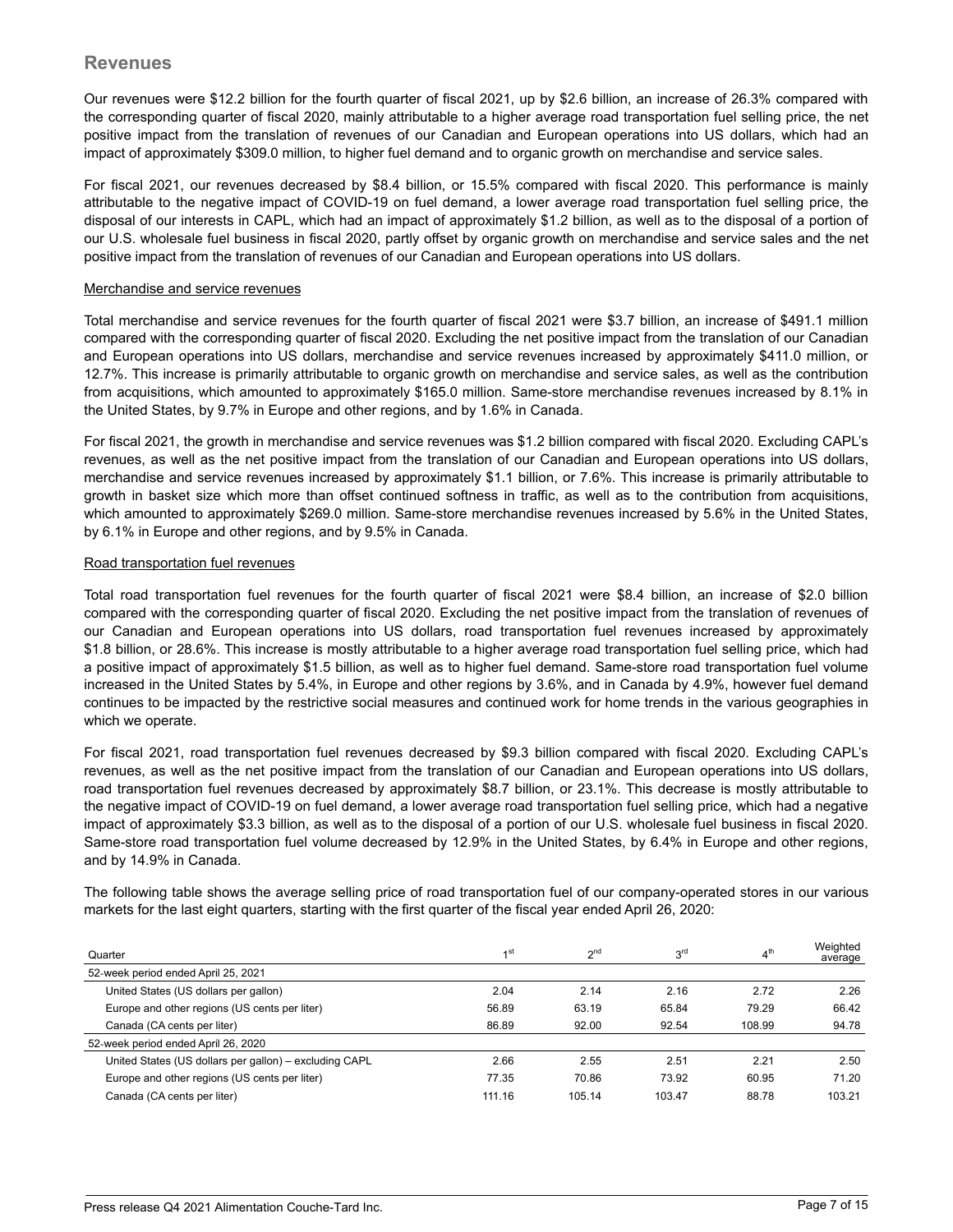#### Other revenues

Total other revenues for the fourth quarter of fiscal 2021 were \$162.7 million, an increase of \$33.6 million compared with the corresponding period of fiscal 2020. Excluding the net positive impact from the translation of our Canadian and European operations into US dollars, other revenues increased by approximately \$21.0 million in the fourth quarter of fiscal 2021, primarily driven by higher demand and higher prices on our other fuel products.

Total other revenues for fiscal 2021 were \$481.8 million, a decrease of \$285.1 million compared with fiscal 2020. Excluding CAPL's revenues, as well as the net positive impact from the translation of our Canadian and European operations into US dollars, other revenues decreased by approximately \$266.0 million in fiscal 2021, primarily driven by lower demand and lower prices on our other fuel products.

## **Gross profit<sup>1</sup>**

Our gross profit was \$2.3 billion for the fourth quarter of fiscal 2021, up by \$67.0 million, or 3.0%, compared with the corresponding quarter of fiscal 2020, mainly attributable to organic growth on merchandise and service sales and higher fuel demand, the net positive impact from the translation of our Canadian and European operations into US dollars, which had an impact of approximately \$65.0 million, as well as to the contribution from acquisitions, partly offset by lower road transportation fuel gross margins in the United States.

For fiscal 2021, our gross profit increased by \$471.8 million, or 4.9%, compared with fiscal 2020, mainly attributable to higher road transportation fuel gross margins, organic growth of our convenience activities, the net positive impact from the translation of our Canadian and European operations into US dollars, partly offset by the negative impact of COVID-19 on fuel demand and the disposal of our interests in CAPL.

#### Merchandise and service gross profit

In the fourth quarter of fiscal 2021, our merchandise and service gross profit was \$1.2 billion, an increase of \$145.2 million compared with the corresponding quarter of fiscal 2020. Excluding the net positive impact from the translation of our Canadian and European operations into US dollars, merchandise and service gross profit increased by approximately \$117.0 million, or 10.9%. The contribution from acquisitions amounted to approximately \$44.0 million. Our gross margin decreased by 0.7% in the United States to 31.8% and by 0.1% in Canada to 31.0%, mainly due to inventory adjustments of \$26.4 million and \$3.2 million, respectively, mostly related to a net realizable value provision on personal protective equipment. Excluding inventory adjustments, gross margin in the U.S. and Canada would have been 32.8% and 31.6%, respectively, favorably impacted by changes in product mix. Our gross margin decreased by 2.5% in Europe and other regions to 38.1%, mainly due to the integration of Circle K Hong Kong, which has a different product mix than our European operations. Excluding Circle K Hong Kong, our gross margin in Europe and other regions would have been 42.8%, impacted by favorable changes in product mix.

During fiscal 2021, our merchandise and service gross profit was \$5.3 billion, an increase of \$347.1 million compared with fiscal 2020. Excluding CAPL's gross profit, as well as the net positive impact from the translation of our Canadian and European operations into US dollars, merchandise and service gross profit increased by approximately \$305.0 million, or 6.2%. Our gross margin decreased by 0.2% to 33.1% in the United States, by 2.4% in Europe and other regions to 39.1%, and by 0.4% in Canada to 31.4%.

#### Road transportation fuel gross profit

In the fourth quarter of fiscal 2021, our road transportation fuel gross profit was \$1.1 billion, a decrease of \$89.7 million compared with the corresponding quarter of fiscal 2020. Excluding the net positive impact from the translation of our Canadian and European operations into US dollars, our road transportation fuel gross profit decreased by approximately \$122.0 million, or 10.4%. In the United States, our road transportation fuel gross margin was 34.45¢ per gallon, a decrease of 10.48¢ per gallon, mainly driven by unusually high margins in the comparative quarter due to the sharp decline in crude oil prices last year. In Europe and other regions, it was US 10.85¢ per liter, an increase of US 2.18¢ per liter, and in Canada, it was CA 10.92¢ per liter, an increase of CA 2.56¢ per liter. Fuel margins remained healthy, from favorable market conditions and improved underlying product costs, driven by fuel rebranding and procurement initiatives.

During fiscal 2021, our road transportation fuel gross profit was \$4.6 billion, an increase of \$169.5 million compared with fiscal 2020. Excluding CAPL's gross profit, as well as the net positive impact from the translation of our Canadian and European operations into US dollars, road transportation fuel gross profit increased by approximately \$172.0 million, or 3.9%. The road transportation fuel gross margin was 35.28¢ per gallon in the United States, US 10.99¢ per liter in Europe and other regions, and CA 10.36¢ per liter in Canada.

<sup>&</sup>lt;sup>1</sup> Please refer to the section "Non-IFRS Measures" for additional information on this performance measure not defined by IFRS.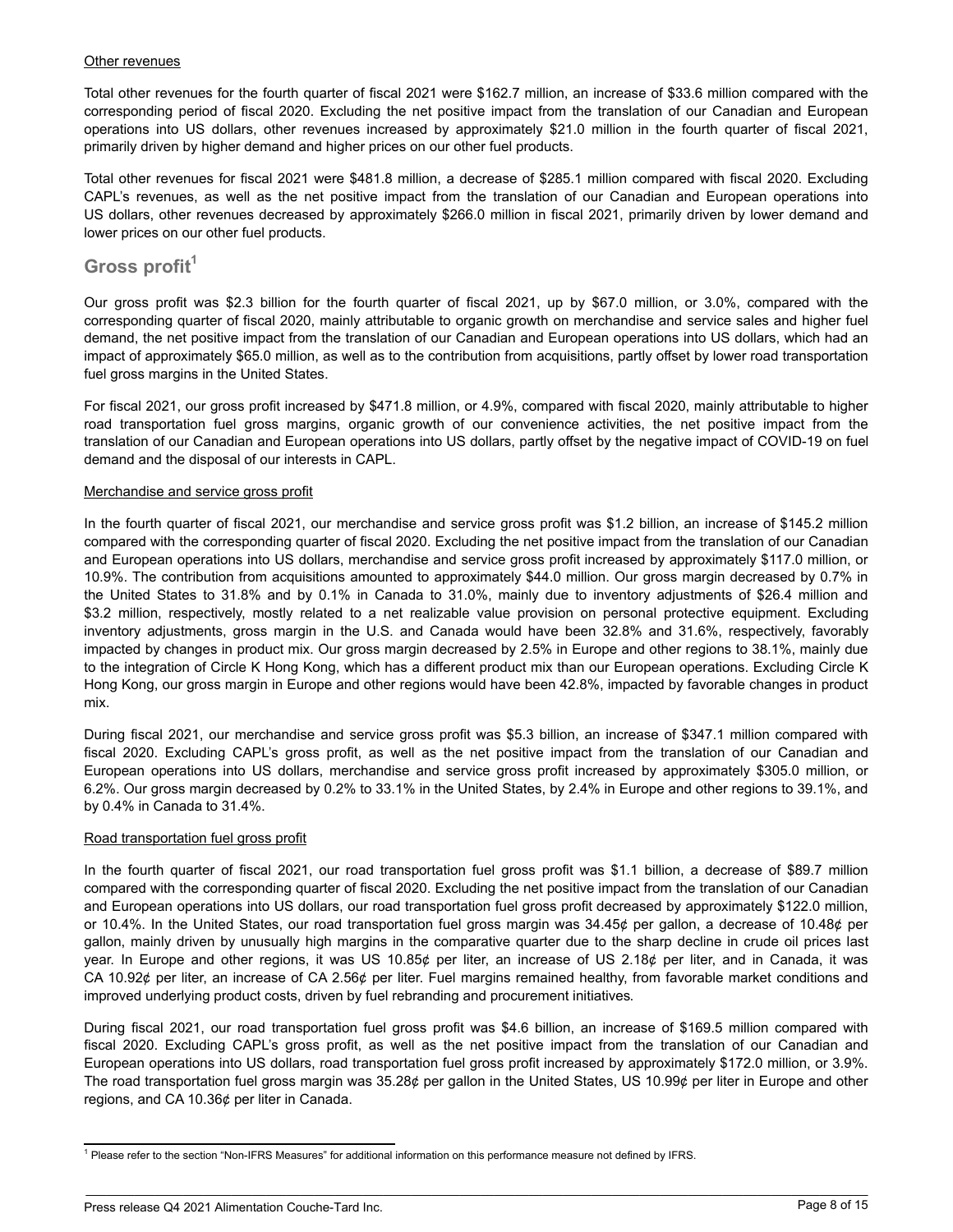The road transportation fuel gross margin of our company-operated stores in the United States and the impact of expenses related to electronic payment modes for the last eight quarters, starting with the first quarter of the fiscal year ended April 26, 2020, were as follows:

*(US cents per gallon)*

| Quarter                                                          | 1st   | 2 <sub>nd</sub> | 3 <sup>rd</sup> | 4 <sup>th</sup> | Weighted<br>average |
|------------------------------------------------------------------|-------|-----------------|-----------------|-----------------|---------------------|
| 52-week period ended April 25, 2021                              |       |                 |                 |                 |                     |
| Before deduction of expenses related to electronic payment modes | 42.99 | 37.48           | 31.86           | 35.25           | 36.48               |
| Expenses related to electronic payment modes                     | 4.88  | 4.79            | 4.66            | 5.10            | 4.84                |
| After deduction of expenses related to electronic payment modes  | 38.11 | 32.69           | 27.20           | 30.15           | 31.64               |
| 52-week period ended April 26, 2020                              |       |                 |                 |                 |                     |
| Before deduction of expenses related to electronic payment modes | 26.86 | 28.29           | 27.04           | 46.88           | 31.19               |
| Expenses related to electronic payment modes                     | 4.70  | 4.63            | 4.54            | 4.97            | 4.70                |
| After deduction of expenses related to electronic payment modes  | 22.16 | 23.66           | 22.50           | 41.91           | 26.49               |

Generally, during normal economic cycles, road transportation fuel margins in the United States can be volatile from one quarter to another but have historically trended higher over longer periods. The historical trends for Canada and Europe and other regions are similar, while the margin and expenses related to electronic payment modes are not as volatile.

#### Other revenues gross profit

In the fourth quarter and fiscal 2021, other revenues gross profit was \$44.7 million and \$193.7 million, respectively, an increase of \$11.5 million and a decrease of \$44.8 million, respectively, compared with the corresponding periods of fiscal 2020. Excluding CAPL's gross profit, as well as the net positive impact from the translation of our Canadian and European operations into US dollars, other revenues gross profit increased by approximately \$7.0 million and \$3.0 million in the fourth quarter and fiscal 2021, respectively, mainly driven by higher margins on our other fuel products, partly offset by a decrease in rental income.

## **Operating, selling, administrative and general expenses ("expenses")**

For the fourth quarter and fiscal 2021, expenses increased by 3.1% and decreased by 1.5%, respectively, compared with the corresponding periods of fiscal 2020. If we exclude certain items that are not considered indicative of future trends, expenses decreased by 2.9% and by 1.2%, respectively.

|                                                                                                  | 12-week period ended<br>April 25, 2021 | 52-week period ended<br>April 25, 2021 |
|--------------------------------------------------------------------------------------------------|----------------------------------------|----------------------------------------|
| Total variance, as reported                                                                      | 3.1%                                   | $(1.5\%)$                              |
| Adjusted for:                                                                                    |                                        |                                        |
| Increase from the net impact of foreign exchange translation                                     | $(3.3\%)$                              | $(1.3\%)$                              |
| Increase from incremental expenses related to acquisitions                                       | $(2.2\%)$                              | $(0.9\%)$                              |
| (Increase) decrease from (higher) lower electronic payment fees, excluding acquisitions          | $(0.9\%)$                              | 1.3%                                   |
| Impact from the December 2018 asset exchange agreement with CAPL, net of electronic payment fees | 0.3%                                   | 0.4%                                   |
| Acquisition costs recognized to earnings of fiscal 2020                                          | 0.2%                                   | 0.1%                                   |
| Acquisition costs recognized to earnings of fiscal 2021                                          | $(0.1\%)$                              | $(0.2\%)$                              |
| Decrease from the disposal of our interests in CAPL                                              |                                        | $0.9\%$                                |
| <b>Remaining variance</b>                                                                        | $(2.9\%)$                              | $(1.2\%)$                              |

Decrease of expenses of the fourth quarter was driven by government grants of \$41.0 million, cost and labor efficiencies, a lower level of COVID-19 related expenses, as well as rigorous work and activities initiated to streamline and minimize our controllable expenses, partly offset by normal inflation, higher labor costs from minimum wages increases and pressure from low unemployment rates in certain regions and incremental investments in our stores to support our strategic initiatives. COVID-19 related expenses of the fourth quarter of fiscal 2021 include *Thank You* bonuses in Canada, additional cleaning and sanitizing supplies, masks and gloves for our employees, as well as donations of personal protective equipment to the communities around our stores. For fiscal 2021, it also includes an emergency appreciation pay premium of \$2.50 per hour and Thank You bonuses in North America for hourly store employees and distribution center employees, as well as severance costs.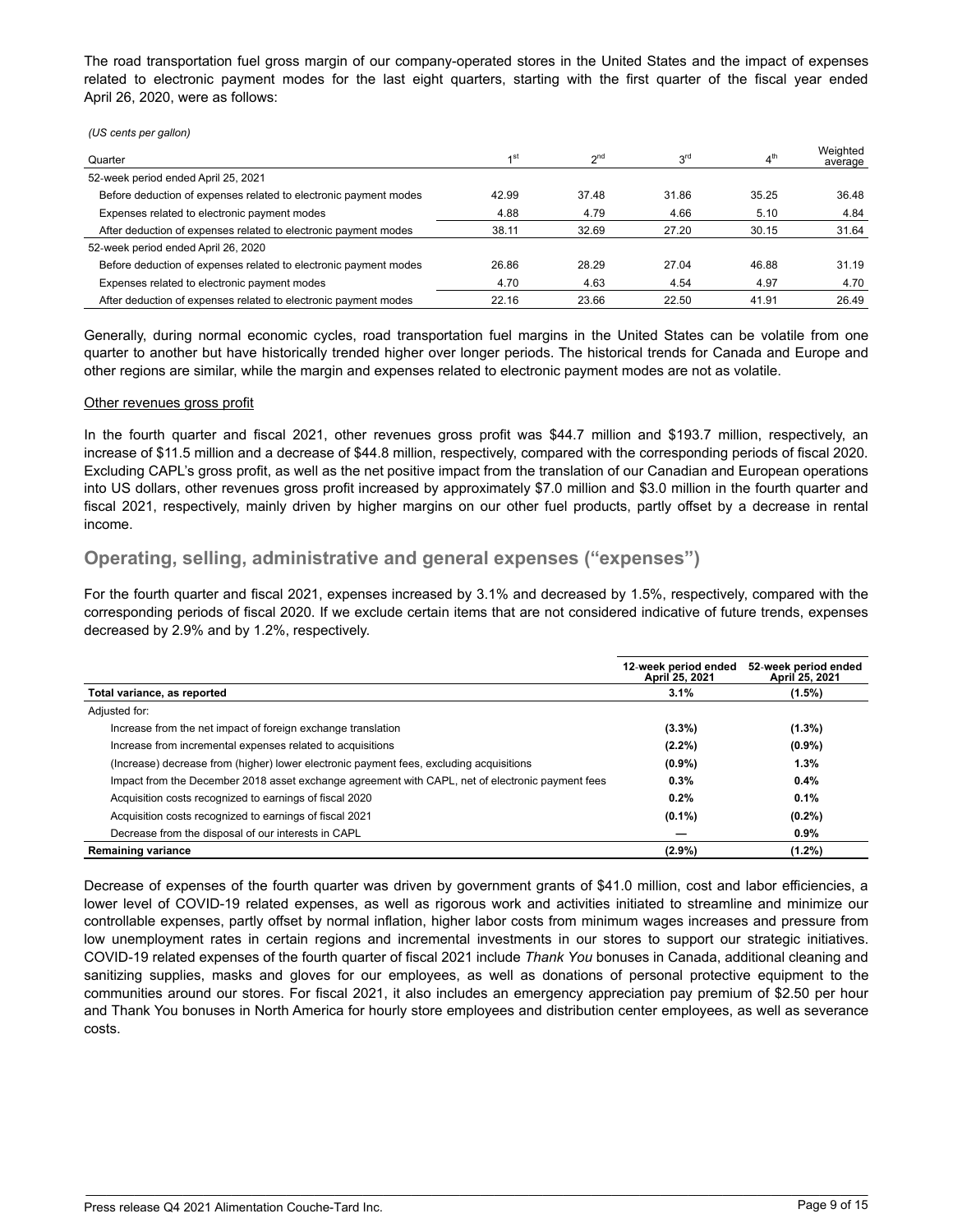## **Earnings before interest, taxes, depreciation, amortization and impairment ("EBITDA<sup>1</sup> ") and adjusted EBITDA<sup>1</sup>**

During the fourth quarter of fiscal 2021, EBITDA stood at \$1.1 billion, an increase of 2.2% compared with the same quarter last year. Adjusted EBITDA for the fourth quarter of fiscal 2021 increased by \$38.8 million, or 3.7%, compared with the corresponding quarter of the previous fiscal year, mainly due to organic growth of our convenience activities, higher fuel demand, lower operating expenses, the net positive impact from the translation of our Canadian and European operations into US dollars, which had a net positive impact of approximately \$25.0 million, as well as the contribution from acquisitions, partly offset by lower road transportation fuel gross margins in the United States.

During fiscal 2021, EBITDA increased from \$4.5 billion to \$5.1 billion, an increase of 11.8% compared with fiscal 2020. Adjusted EBITDA for fiscal 2021 increased by \$642.4 million, or 14.7%, compared with the previous fiscal year, mainly attributable to higher road transportation fuel gross margins, organic growth of our convenience activities, lower operating expenses, as well as the net positive impact from the translation of our Canadian and European operations into US dollars, partly offset by the negative impact of COVID-19 on fuel demand. The variation in exchange rates had a net positive impact of approximately \$45.0 million.

## **Depreciation, amortization and impairment ("depreciation")**

For the fourth quarter of fiscal 2021, our depreciation expense increased by \$37.5 million compared with the fourth quarter of fiscal 2020. Excluding the net negative impact from the translation of our Canadian and European operations into US dollars, the depreciation expense increased by approximately \$26.0 million, mainly driven by the impact from investments made through acquisitions, the replacement of equipment, as well as the ongoing improvement of our network.

For fiscal 2021, our depreciation expense increased by \$22.1 million compared with fiscal 2020. Excluding CAPL's results, as well as the net negative impact from the translation of our Canadian and European operations into US dollars, the depreciation expense increased by approximately \$59.0 million for fiscal 2021, mainly attributable to similar factors as those of the fourth quarter.

## **Net financial expenses**

Net financial expenses for the fourth quarter of fiscal 2021 were \$71.7 million, an increase of \$18.5 million compared with the fourth quarter of fiscal 2020. Excluding the items shown in the table below, net financial expenses for the fourth quarter of fiscal 2021 increased by \$0.4 million compared with the fourth quarter of fiscal 2020.

Net financial expenses for fiscal 2021 were \$342.5 million, an increase of \$58.0 million compared with fiscal 2020. Excluding the items shown in the table below, net financial expenses for fiscal 2021 increased by \$19.9 million compared with fiscal 2020, driven by higher average cost of debt.

| 52-week periods ended<br>April 26, 2020<br>284.5 |
|--------------------------------------------------|
|                                                  |
|                                                  |
|                                                  |
|                                                  |
|                                                  |
| (3.9)                                            |
|                                                  |
| 33.5                                             |
| (25.6)                                           |
| 288.5                                            |
|                                                  |

### **Income taxes**

.

The income tax rate for the fourth quarter of fiscal 2021 was 18.5% compared with 20.1% for the corresponding period of fiscal 2020. Excluding the item shown in the table below, the income tax rate for the fourth quarter of fiscal 2020 would have been 20.7%. The decrease for the fourth quarter of fiscal 2021 is mainly stemming from the impact of a different mix in our earnings across the various jurisdictions in which we operate, as well as from gains taxable at a lower income tax rate.

<sup>&</sup>lt;sup>1</sup> Please refer to the section "Non-IFRS Measures" for additional information on these performance measures not defined by IFRS.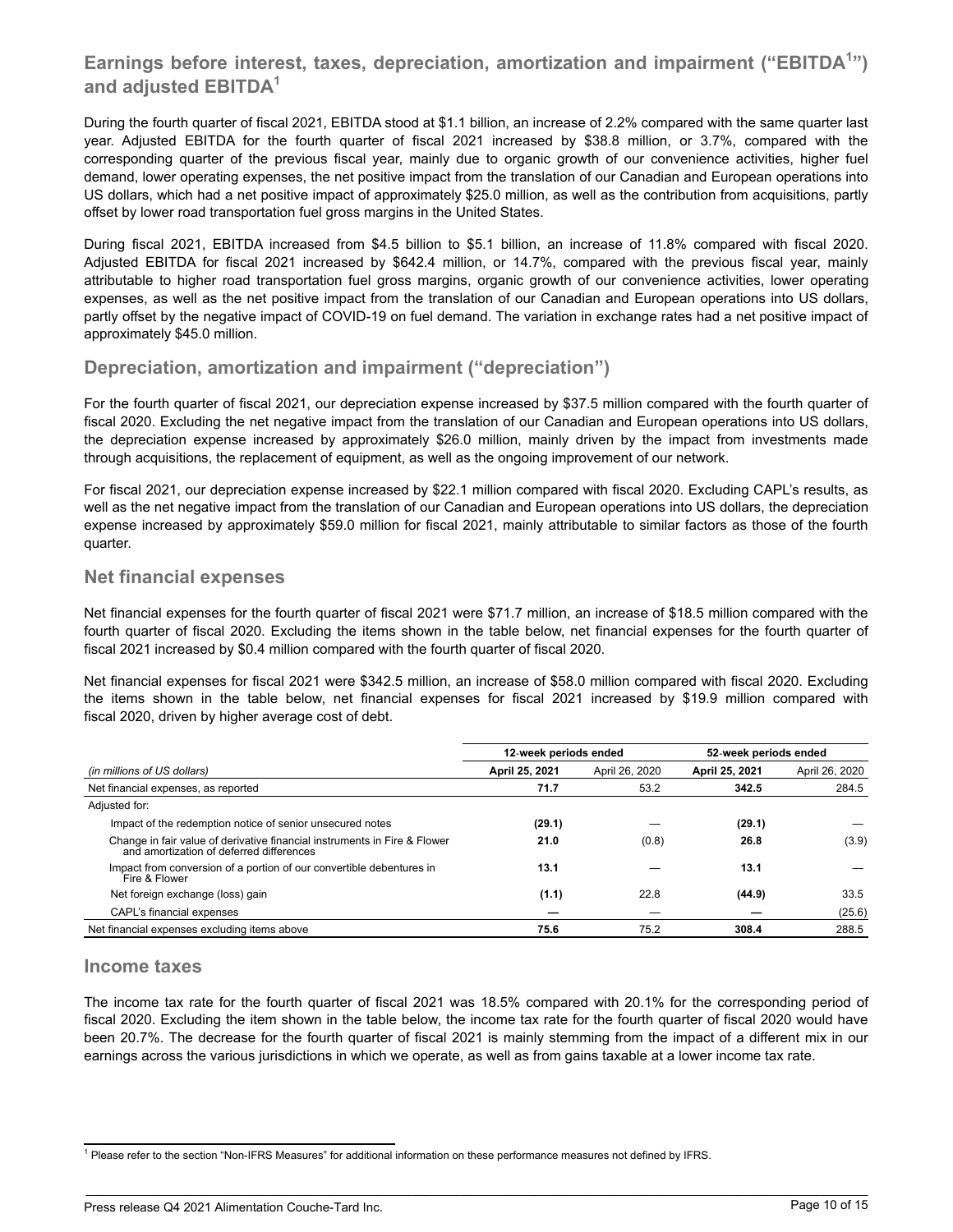The income tax rate for fiscal 2021 was 19.5% compared with 18.8% for fiscal 2020. Excluding the items shown in the table below, the income tax rate would have been 19.9% for fiscal 2020.

|                                                                                      | 12-week periods ended |                | 52-week periods ended |                |  |
|--------------------------------------------------------------------------------------|-----------------------|----------------|-----------------------|----------------|--|
|                                                                                      | April 25, 2021        | April 26, 2020 | April 25, 2021        | April 26, 2020 |  |
| Income tax rate, as reported                                                         | 18.5%                 | 20.1%          | 19.5%                 | 18.8%          |  |
| Adjusted for:                                                                        |                       |                |                       |                |  |
| Release of deferred tax asset valuation allowance                                    |                       | 0.6%           |                       | 1.2%           |  |
| Income tax expense following the December 2018 asset exchange<br>agreement with CAPL |                       |                |                       | $(0.1\%)$      |  |
| Net income tax rate excluding items above                                            | 18.5%                 | 20.7%          | 19.5%                 | 19.9%          |  |

**Net earnings attributable to shareholders of the Corporation ("net earnings") and adjusted net earnings attributable to shareholders of the Corporation ("adjusted net earnings<sup>1</sup> ")**

Net earnings for the fourth quarter of fiscal 2021 were \$563.9 million, compared with \$576.3 million for the fourth quarter of the previous fiscal year, a decrease of \$12.4 million, or 2.2%. Diluted net earnings per share stood at \$0.52, unchanged compared with the corresponding quarter of the previous fiscal year. The translation of revenues and expenses from our Canadian and European operations into US dollars had a net positive impact of approximately \$14.0 million on net earnings of the fourth quarter of fiscal 2021.

Adjusted net earnings for the fourth quarter of fiscal 2021 were approximately \$564.0 million, compared with \$520.0 million for the fourth quarter of fiscal 2020, an increase of \$44.0 million, or 8.5%. Adjusted diluted net earnings per share<sup>1</sup> were \$0.52 for the fourth quarter of fiscal 2021, compared with \$0.47 for the corresponding quarter of fiscal 2020, an increase of 10.6%.

For fiscal 2021, net earnings were \$2.7 billion, compared with \$2.4 billion for fiscal 2020, an increase of \$351.9 million, or 15.0%. Diluted net earnings per share stood at \$2.44, compared with \$2.09 for the previous fiscal year. The translation of revenues and expenses from our Canadian and European operations into US dollars had a net positive impact of approximately \$28.0 million on net earnings of fiscal 2021.

Adjusted net earnings for fiscal 2021 were approximately \$2.7 billion, compared with \$2.2 billion for fiscal 2020, an increase of \$500.0 million, or 22.6%. Adjusted diluted net earnings per share<sup>1</sup> were \$2.45 for fiscal 2021, compared with \$1.97 for fiscal 2020, an increase of 24.4%.

## **Dividends**

During its June 29, 2021 meeting, the Board of Directors declared a quarterly dividend of CA 8.75¢ per share for the fourth quarter of fiscal 2021 to shareholders on record as at July 8, 2021, and approved its payment effective July 22, 2021. This is an eligible dividend within the meaning of the *Income Tax Act* (Canada).

For fiscal 2021, the Board of Directors declared total dividends of CA 33.25¢ per share, an increase of 25.5% compared with fiscal 2020.

## **Non-IFRS Measures**

To provide more information for evaluating the Corporation's performance, the financial information included in our financial documents contains certain data that are not performance measures under IFRS ("non-IFRS measures"), which are also calculated on an adjusted basis to exclude specific items. We believe that providing those non-IFRS measures is useful to management, investors and analysts, as they provide additional information to measure the performance and financial position of the Corporation.

The following non-IFRS measures are used in our financial disclosures:

Gross profit;

- Earnings before interest, taxes, depreciation, amortization and impairment ("EBITDA") and adjusted EBITDA;
- Adjusted net earnings attributable to shareholders of the Corporation ("adjusted net earnings") and adjusted diluted net earnings attributable to shareholders of the Corporation per share ("adjusted diluted net earnings per share");
- Net interest-bearing debt/total capitalization and leverage ratios; and
- Return on equity and return on capital employed.

<sup>&</sup>lt;sup>1</sup> Please refer to the section "Non-IFRS Measures" for additional information on this performance measure not defined by IFRS.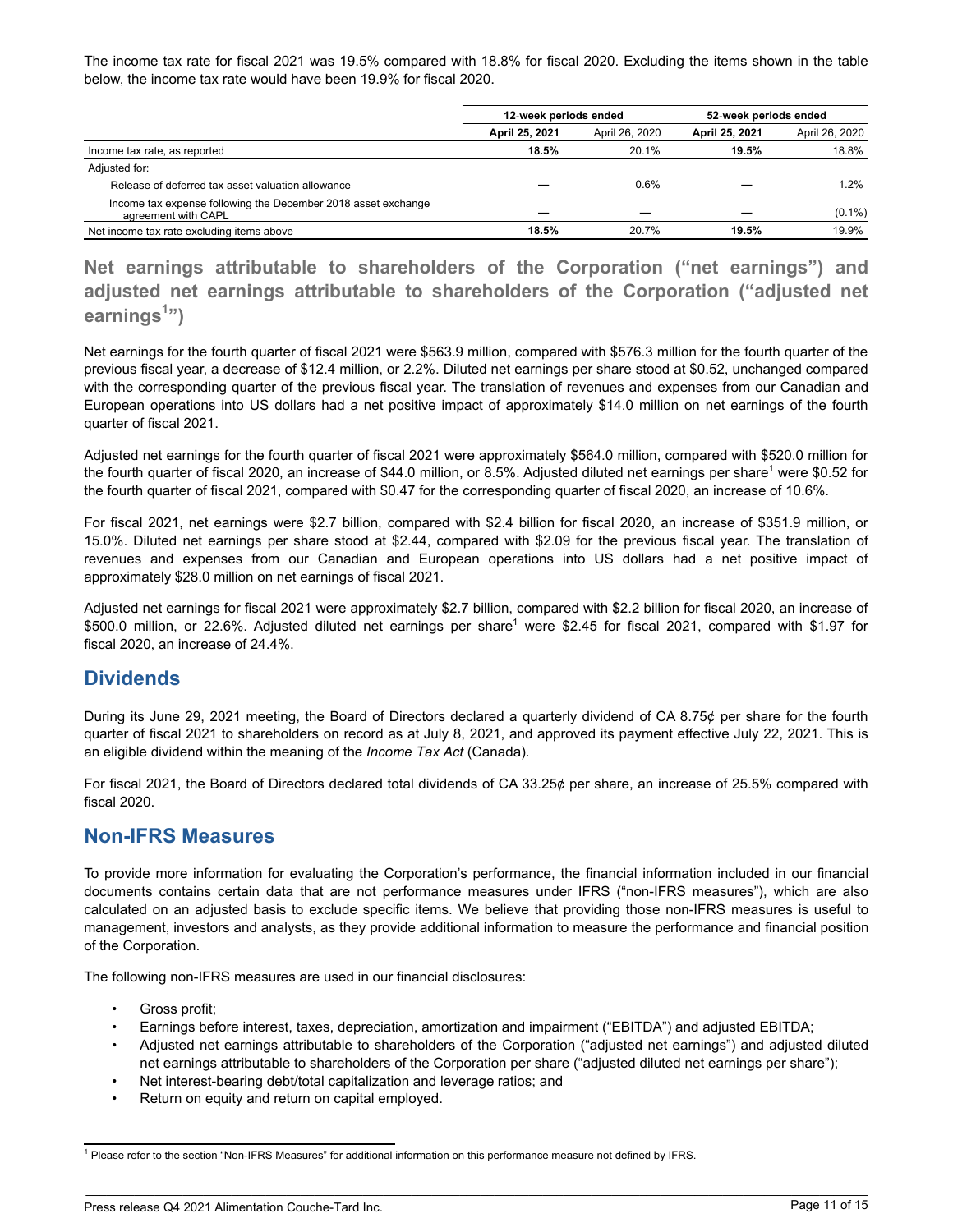Non-IFRS measures are mainly derived from the consolidated financial statements, but do not have standardized meanings prescribed by IFRS. These non-IFRS measures should not be considered in isolation or as a substitute for financial measures prepared in accordance with IFRS. In addition, our definitions of non-IFRS measures may differ from those of other public corporations. Any such modification or reformulation may be significant. These measures are also adjusted for the pro forma impact of our acquisitions and impacts of new accounting standards, if they are considered to be material. Until November 2019, CAPL's impact was considered as if it was reported using the equity method as we believe it allowed a more relevant presentation of the underlying performance of the Corporation.

*Gross profit.* Gross profit consists of revenues less the cost of sales, excluding depreciation, amortization and impairment. This measure is considered useful for evaluating the underlying performance of our operations.

The table below reconciles revenues and cost of sales, excluding depreciation, amortization and impairment to gross profit:

|                                                                    | 12-week periods ended |                                          | 52-week periods ended |                                           |  |
|--------------------------------------------------------------------|-----------------------|------------------------------------------|-----------------------|-------------------------------------------|--|
| (in millions of US dollars)                                        | April 25, 2021        | April 26, 2020<br>Adiusted <sup>(1</sup> | April 25, 2021        | April 26, 2020<br>Adjusted <sup>(1)</sup> |  |
| Revenues                                                           | 12.237.4              | 9.687.2                                  | 45.760.1              | 54.132.4                                  |  |
| Cost of sales, excluding depreciation, amortization and impairment | 9.902.9               | 7.419.7                                  | 35.644.8              | 44.488.9                                  |  |
| <b>Gross profit</b>                                                | 2,334.5               | 2.267.5                                  | 10.115.3              | 9.643.5                                   |  |

(1) Please refer to the section "Change in Classification of Internal Logistics Costs" for additional information on changes affecting the comparative periods.

*Earnings before interest, taxes, depreciation, amortization and impairment* ("*EBITDA") and adjusted EBITDA.* EBITDA represents net earnings plus income taxes, net financial expenses and depreciation, amortization and impairment. Adjusted EBITDA represents EBITDA adjusted for acquisition costs and other specific items. These performance measures are considered useful to facilitate the evaluation of our ongoing operations and our ability to generate cash flows to fund our cash requirements, including our capital expenditures program and payment of dividends.

The table below reconciles net earnings, as per IFRS, to EBITDA and adjusted EBITDA:

|                                                                                         | 12-week periods ended |                | 52-week periods ended |                |
|-----------------------------------------------------------------------------------------|-----------------------|----------------|-----------------------|----------------|
| (in millions of US dollars)                                                             | April 25, 2021        | April 26, 2020 | April 25, 2021        | April 26, 2020 |
| Net earnings including non-controlling interests, as reported                           | 563.9                 | 578.3          | 2,705.5               | 2,357.6        |
| Add:                                                                                    |                       |                |                       |                |
| Income taxes                                                                            | 127.6                 | 145.4          | 653.6                 | 545.9          |
| Net financial expenses                                                                  | 71.7                  | 53.2           | 342.5                 | 284.5          |
| Depreciation, amortization and impairment                                               | 344.9                 | 307.4          | 1,358.9               | 1,336.8        |
| <b>EBITDA</b>                                                                           | 1,108.1               | 1,084.3        | 5,060.5               | 4,524.8        |
| Adjusted for:                                                                           |                       |                |                       |                |
| Gain on disposal of properties                                                          | (26.6)                |                | (67.5)                |                |
| <b>Acquisition costs</b>                                                                | 1.5                   | 2.9            | 11.8                  | 6.7            |
| Net gain on the disposal of a portion of the Corporation's U.S. wholesale fuel business |                       | (41.0)         |                       | (41.0)         |
| <b>EBITDA</b> attributable to non-controlling interests                                 |                       | (2.0)          |                       | (66.6)         |
| Net gain on the disposal of the Corporation's interests in CAPL                         |                       |                |                       | (61.5)         |
| <b>Adiusted EBITDA</b>                                                                  | 1.083.0               | 1.044.2        | 5.004.8               | 4.362.4        |

*Adjusted net earnings and adjusted diluted net earnings per share.* Adjusted net earnings represents net earnings attributable to shareholders of the Corporation adjusted for net foreign exchange gains or losses, acquisition costs and other specific items. These measures are considered useful for evaluating the underlying performance of our operations on a comparable basis.

\_\_\_\_\_\_\_\_\_\_\_\_\_\_\_\_\_\_\_\_\_\_\_\_\_\_\_\_\_\_\_\_\_\_\_\_\_\_\_\_\_\_\_\_\_\_\_\_\_\_\_\_\_\_\_\_\_\_\_\_\_\_\_\_\_\_\_\_\_\_\_\_\_\_\_\_\_\_\_\_\_\_\_\_\_\_\_\_\_\_\_\_\_\_\_\_\_\_\_\_\_\_\_\_\_\_\_\_\_\_\_\_\_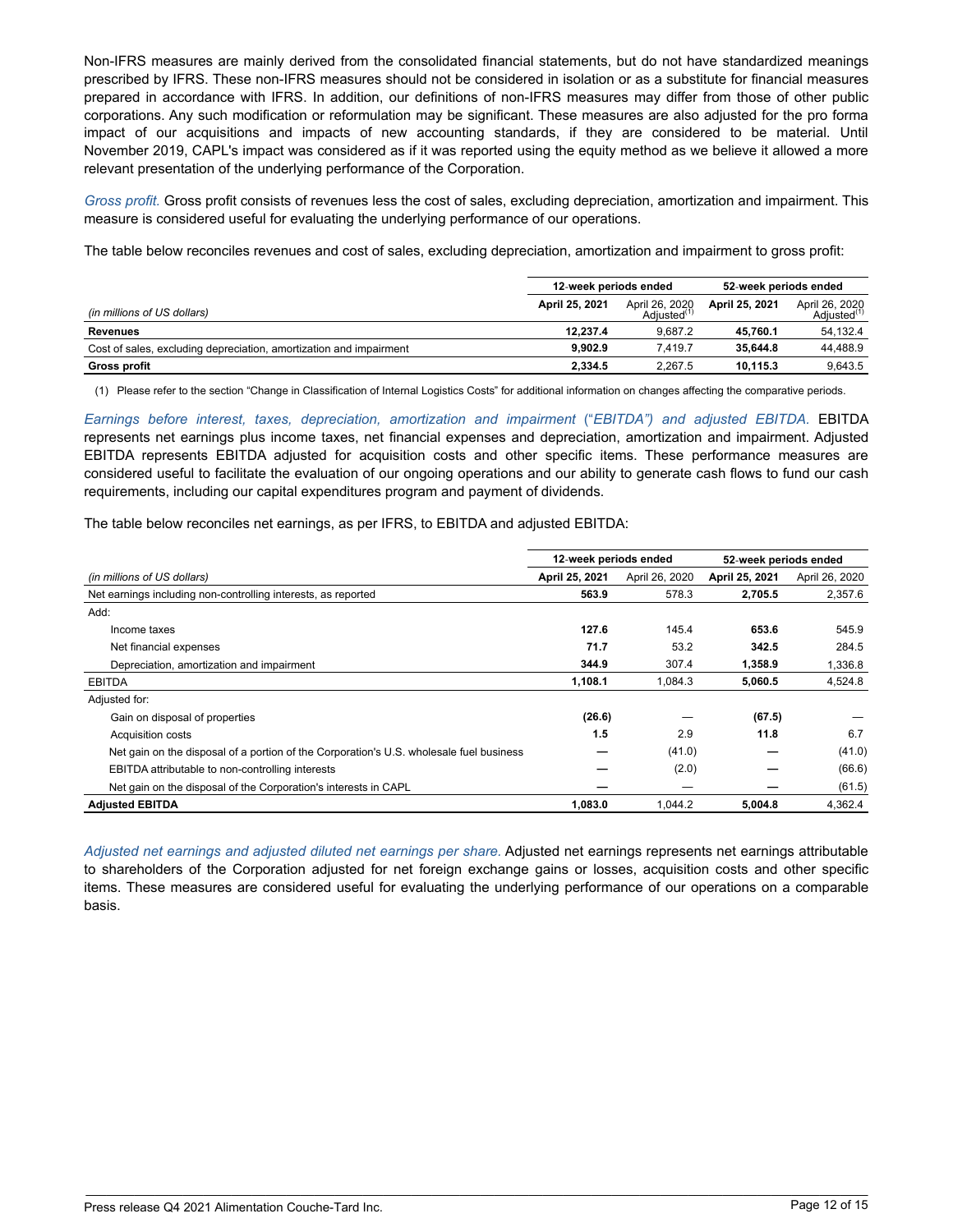The table below reconcile reported net earnings, as per IFRS, with adjusted net earnings and adjusted diluted net earnings per share:

| 12-week periods ended                                                                   |                |                | 52-week periods ended |                |
|-----------------------------------------------------------------------------------------|----------------|----------------|-----------------------|----------------|
| (in millions of US dollars, except per share amounts)                                   | April 25, 2021 | April 26, 2020 | April 25, 2021        | April 26, 2020 |
| Net earnings attributable to shareholders of the Corporation, as reported               | 563.9          | 576.3          | 2,705.5               | 2,353.6        |
| Adjusted for:                                                                           |                |                |                       |                |
| Impact of the redemption notice of senior unsecured notes                               | 29.1           |                | 29.1                  |                |
| Gain on disposal of properties                                                          | (26.6)         |                | (67.5)                |                |
| Acquisition costs                                                                       | 1.5            | 2.9            | 11.8                  | 6.7            |
| Net foreign exchange loss (gain)                                                        | 1.1            | (22.8)         | 44.9                  | (33.5)         |
| Net gain on the disposal of a portion of the Corporation's U.S. wholesale fuel business |                | (41.0)         |                       | (41.0)         |
| Release of deferred tax asset valuation allowance                                       |                | (4.6)          |                       | (33.6)         |
| Net gain on the disposal of the Corporation's interests in CAPL                         |                |                |                       | (61.5)         |
| Income tax expense following the December 2018 asset exchange agreement with<br>CAPL    |                |                |                       | 2.7            |
| Tax impact of the items above and rounding                                              | (5.0)          | 9.2            | (7.8)                 | 22.6           |
| Adjusted net earnings attributable to shareholders of the Corporation                   | 564.0          | 520.0          | 2,716.0               | 2,216.0        |
| Weighted average number of shares - diluted (in millions)                               | 1.086.5        | 1.118.2        | 1,106.7               | 1,124.5        |
| Adjusted diluted net earnings per share                                                 | 0.52           | 0.47           | 2.45                  | 1.97           |

*Net interest-bearing debt/total capitalization.* This measure represents a measure of financial condition that is especially used in financial circles. For the purpose of this calculation, until November 2019, CAPL's long-term debt was excluded as it was a non-recourse debt to the Corporation and our investment in CAPL was considered as if it was reported using the equity method as we believe it allowed a more relevant presentation of the underlying performance of the Corporation.

The table below presents the calculation of this performance measure:

| (in millions of US dollars)                                                | As at April 25, 2021 | As at April 26, 2020 |
|----------------------------------------------------------------------------|----------------------|----------------------|
| Current portion of long-term debt and current portion of lease liabilities | 1,526.7              | 597.8                |
| Long-term debt and lease liabilities                                       | 8,075.3              | 9.781.5              |
| Less: Cash and cash equivalents, including restricted cash                 | 3,019.2              | 3,649.5              |
| Net interest-bearing debt                                                  | 6,582.8              | 6,729.8              |
| Shareholders' equity                                                       | 12.180.9             | 10.066.6             |
| Net interest-bearing debt                                                  | 6,582.8              | 6,729.8              |
| <b>Total capitalization</b>                                                | 18.763.7             | 16,796.4             |
| Net interest-bearing debt to total capitalization ratio                    | 0.35:1               | 0.40:1               |

*Leverage ratio.* This measure represents a measure of financial condition that is especially used in financial circles. Net interest-bearing debt represents long-term debt plus current portion of long-term debt and lease liabilities plus current portion of lease liabilities. For the purpose of this calculation, until November 2019, CAPL's long-term debt was excluded as it was a non-recourse debt to the Corporation and our investment in CAPL was reported using the equity method as we believe its allows a more relevant presentation of the underlying performance of the Corporation.

The table below reconciles net interest-bearing debt and adjusted EBITDA with the leverage ratio:

|                             | 52-week periods ended |                |
|-----------------------------|-----------------------|----------------|
| (in millions of US dollars) | April 25, 2021        | April 26, 2020 |
| Net interest-bearing debt   | 6.582.8               | 6.729.8        |
| <b>Adjusted EBITDA</b>      | 5.004.8               | 4.362.4        |
| Leverage ratio              | 1.32:1                | 1.54:1         |

*Return on equity.* This measure is used to measure the relation between our profitability and our net assets. Average equity is calculated by taking the average of the opening and closing balance for the 52-week period.

The table below reconciles net earnings, as per IFRS, with the ratio of return on equity:

|                                                                |                | 52-week periods ended |  |
|----------------------------------------------------------------|----------------|-----------------------|--|
| (in millions of US dollars)                                    | April 25, 2021 | April 26, 2020        |  |
| Net earnings attributable to shareholders of the Corporation   | 2.705.5        | 2.353.6               |  |
| Average equity attributable to shareholders of the Corporation | 11.123.8       | 9.490.2               |  |
| Return on equity                                               | 24.3%          | 24.8%                 |  |

\_\_\_\_\_\_\_\_\_\_\_\_\_\_\_\_\_\_\_\_\_\_\_\_\_\_\_\_\_\_\_\_\_\_\_\_\_\_\_\_\_\_\_\_\_\_\_\_\_\_\_\_\_\_\_\_\_\_\_\_\_\_\_\_\_\_\_\_\_\_\_\_\_\_\_\_\_\_\_\_\_\_\_\_\_\_\_\_\_\_\_\_\_\_\_\_\_\_\_\_\_\_\_\_\_\_\_\_\_\_\_\_\_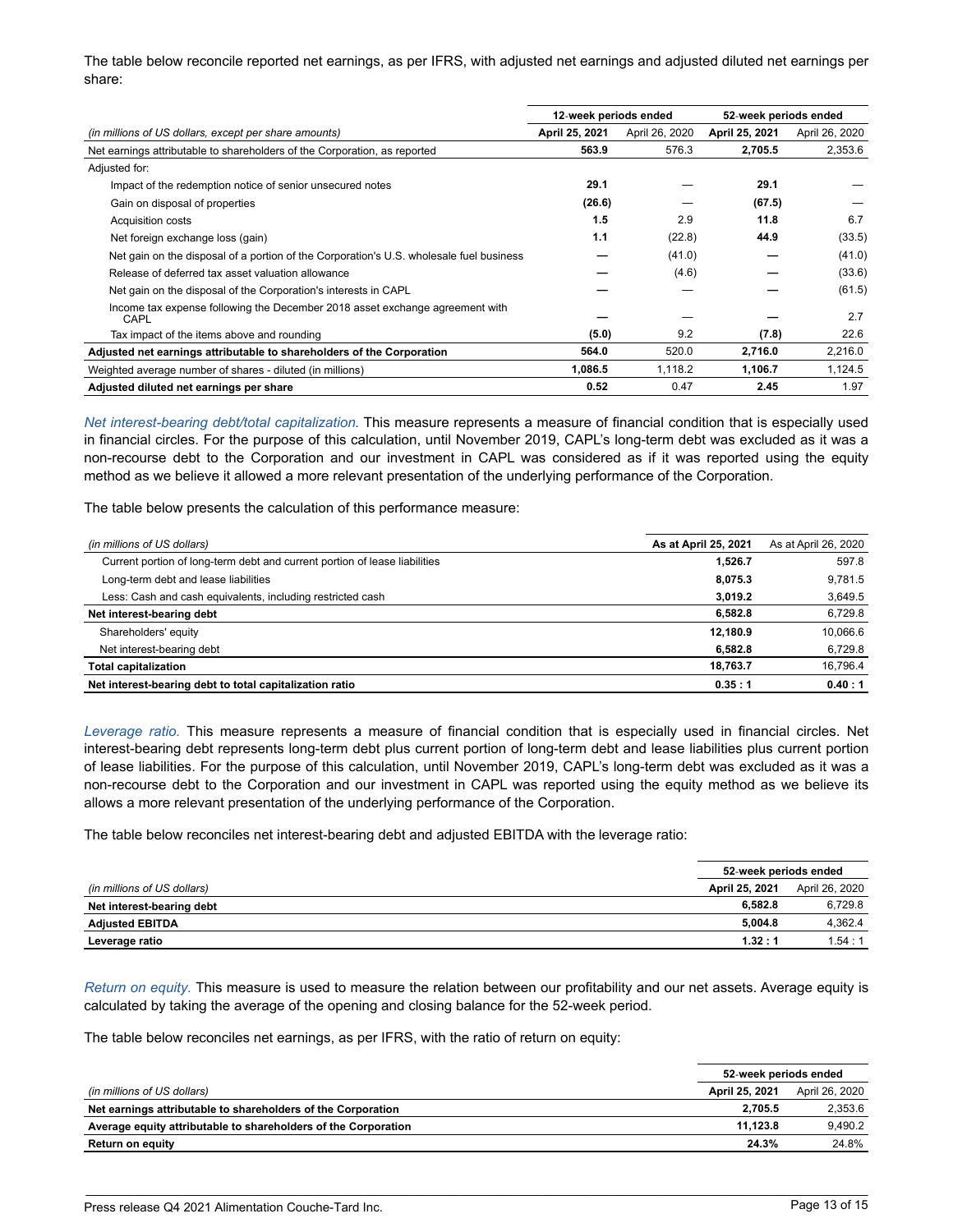*Return on capital employed.* This measure is used to measure the relation between our profitability and capital efficiency. Earnings before interest and taxes ("EBIT") represents net earnings plus income taxes and net financial expenses. Capital employed represents total assets less short-term liabilities not bearing interests, which excludes current portion of long-term debt and current portion of lease liabilities. Average capital employed is calculated by taking the average of the beginning and ending balance of capital employed for the reported period. For the 52-week period ended April 26, 2020, this performance measure is adjusted to reflect our investment in CAPL as if it was reported using the equity method, as well as for estimated pro forma impact of IFRS 16.

The table below reconciles net earnings, as per IFRS, to EBIT with the ratio of return on capital employed:

|                                                               | 52-week periods ended |                |
|---------------------------------------------------------------|-----------------------|----------------|
| (in millions of US dollars)                                   | April 25, 2021        | April 26, 2020 |
| Net earnings including non-controlling interests, as reported | 2,705.5               | 2,357.6        |
| Add:                                                          |                       |                |
| Income taxes                                                  | 653.6                 | 545.9          |
| Financial expenses                                            | 342.5                 | 284.5          |
| EBIT attributable to non-controlling interests                |                       | (24.6)         |
| <b>EBIT</b>                                                   | 3.701.6               | 3.163.4        |
| Average capital employed                                      | 23,252.3              | 20,434.7       |
| Pro forma adjustments                                         |                       | 690.1          |
| Average capital employed, adjusted for pro forma              | 23.252.3              | 21,124.8       |
| Return on capital employed                                    | 15.9%                 | 15.0%          |